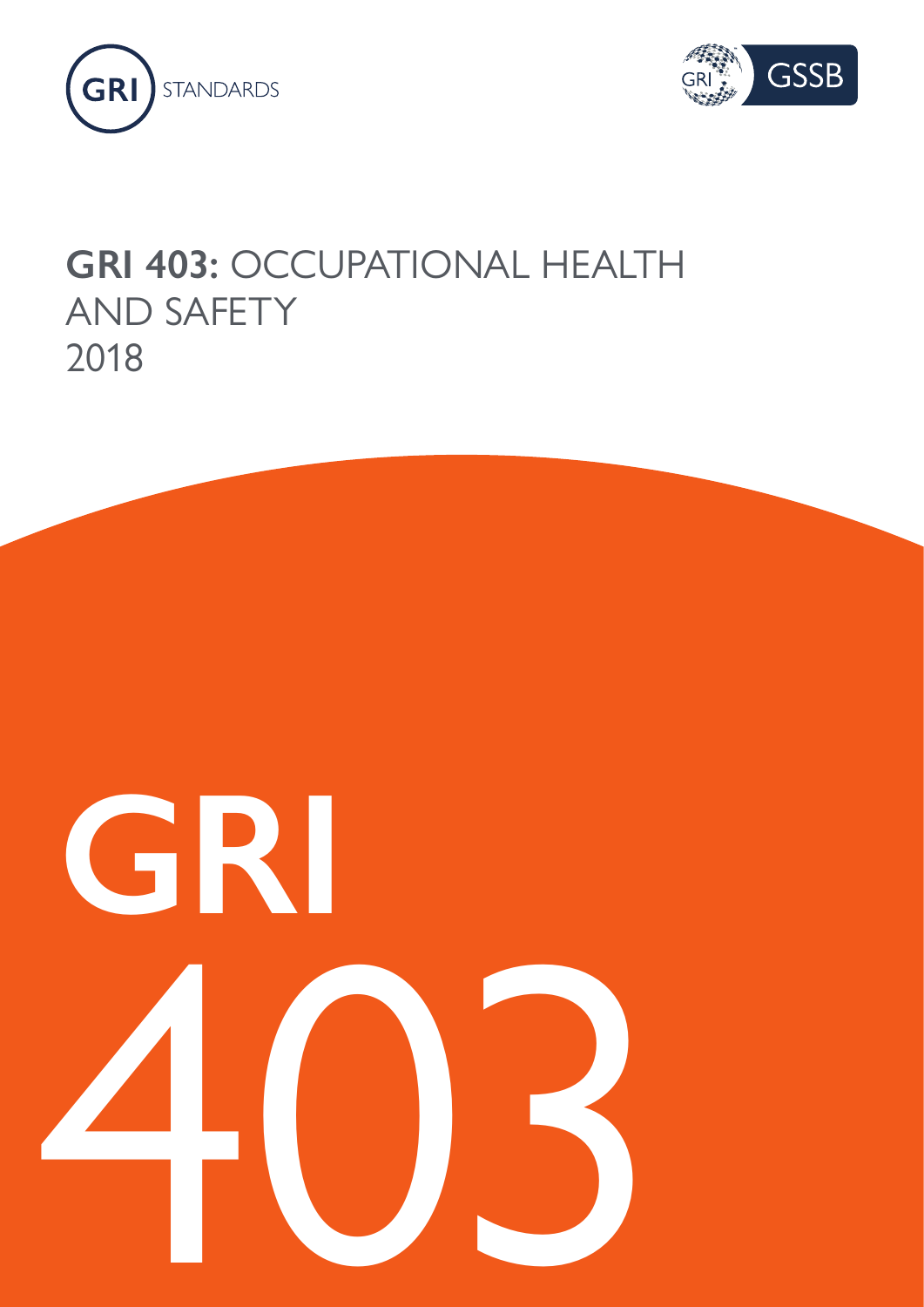## **Contents**

| <b>Introduction</b><br><b>GRI 403: Occupational Health and Safety</b>                                                                                                                                                                                                                                                                                                                                                                                                                                                                                                                                                    |                      |  |                                     |
|--------------------------------------------------------------------------------------------------------------------------------------------------------------------------------------------------------------------------------------------------------------------------------------------------------------------------------------------------------------------------------------------------------------------------------------------------------------------------------------------------------------------------------------------------------------------------------------------------------------------------|----------------------|--|-------------------------------------|
|                                                                                                                                                                                                                                                                                                                                                                                                                                                                                                                                                                                                                          |                      |  | Scope of 'workers' in this Standard |
| 1. Management approach disclosures<br>Disclosure 403-1 Occupational health and safety management system<br>Disclosure 403-2 Hazard identification, risk assessment, and incident investigation<br>Disclosure 403-3 Occupational health services<br>Disclosure 403-4 Worker participation, consultation, and communication on<br>occupational health and safety<br>Disclosure 403-5 Worker training on occupational health and safety<br>Disclosure 403-6 Promotion of worker health<br>Disclosure 403-7 Prevention and mitigation of occupational health and safety<br>impacts directly linked by business relationships |                      |  |                                     |
| 2. Topic-specific disclosures<br>Disclosure 403-8 Workers covered by an occupational health and safety<br>management system<br>Disclosure 403-9 Work-related injuries<br>Disclosure 403-10 Work-related ill health                                                                                                                                                                                                                                                                                                                                                                                                       | 17<br>17<br>19<br>23 |  |                                     |
| <b>Glossary</b>                                                                                                                                                                                                                                                                                                                                                                                                                                                                                                                                                                                                          | 25                   |  |                                     |
| <b>References</b>                                                                                                                                                                                                                                                                                                                                                                                                                                                                                                                                                                                                        | 31                   |  |                                     |

#### **About this Standard**

| <b>Responsibility</b>          | This Standard is issued by the Global Sustainability Standards Board (GSSB). Any<br>feedback on the GRI Standards can be submitted to standards@globalreporting.org for<br>the consideration of the GSSB.                                                                                 |
|--------------------------------|-------------------------------------------------------------------------------------------------------------------------------------------------------------------------------------------------------------------------------------------------------------------------------------------|
| <b>Scope</b>                   | GRI 403: Occupational Health and Safety sets out reporting requirements on the topic of<br>occupational health and safety. This Standard can be used by an organization of any size,<br>type, sector or geographic location that wants to report on its impacts related to this<br>topic. |
| <b>Normative</b><br>references | This Standard is to be used together with the most recent versions of the following<br>documents:<br><b>GRI 101: Foundation</b><br><b>GRI 103: Management Approach</b><br><b>GRI Standards Glossary</b><br>In the text of this Standard, terms defined in the Glossary are underlined.    |
| <b>Effective date</b>          | This Standard is effective for reports or other materials published on or after 1 January<br>2021. Earlier adoption is encouraged.                                                                                                                                                        |

**Note:** This document includes hyperlinks to other Standards. In most browsers, using **'ctrl' + click** will open external links in a new browser window. After clicking on a link, use **'alt' + left arrow** to return to the previous view.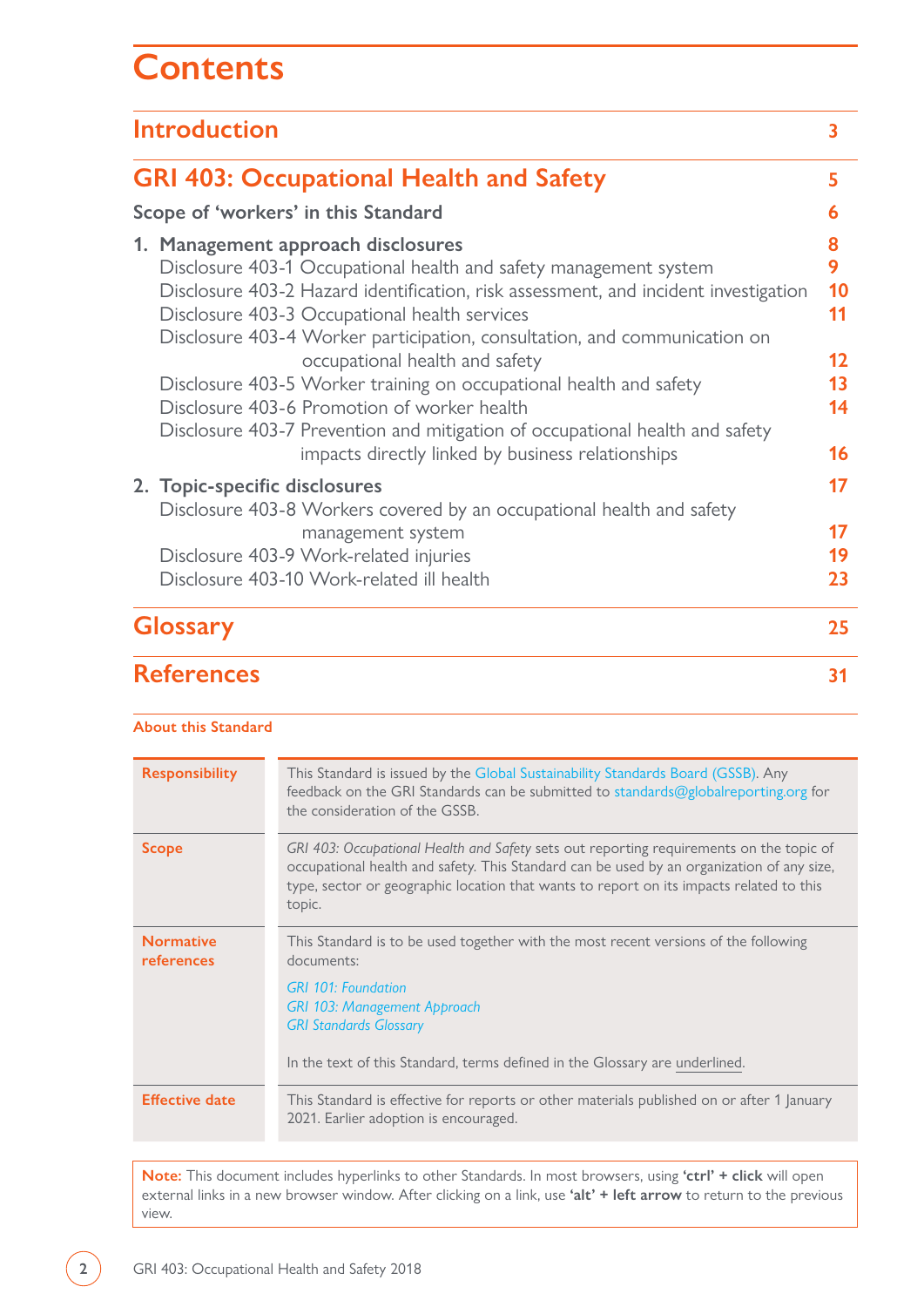# <span id="page-2-0"></span>**Introduction**

#### **A. Overview**

This Standard is part of the set of GRI Sustainability Reporting Standards (GRI Standards). The Standards are designed to be used by organizations to report about their [impacts](#page-26-0) on the economy, the environment, and society.

The GRI Standards are structured as a set of interrelated, modular standards. The full set can be downloaded at [www.globalreporting.org/standards/.](http://www.globalreporting.org/standards/)

There are three universal Standards that apply to every organization preparing a sustainability report:

*[GRI 101: Foundation](https://www.globalreporting.org/standards/media/1036/gri-101-foundation-2016.pdf) [GRI 102: General Disclosures](https://www.globalreporting.org/standards/media/1037/gri-102-general-disclosures-2016.pdf) [GRI 103: Management Approach](https://www.globalreporting.org/standards/media/1038/gri-103-management-approach-2016.pdf)*

*GRI 101: Foundation* **is the starting point for using the GRI Standards. It has essential information on how to use and reference the Standards.** 



An organization then selects from the set of topic-specific GRI Standards for reporting on its [material topics](#page-26-1).

#### **See the [Reporting Principles for defining](https://www.globalreporting.org/standards/media/1036/gri-101-foundation-2016.pdf#page=8)  report content in** *[GRI 101: Foundation](https://www.globalreporting.org/standards/media/1036/gri-101-foundation-2016.pdf#page=8)* **for more information on how to identify material topics.**

The topic-specific GRI Standards are organized into three series: 200 (Economic topics), 300 (Environmental topics), and 400 (Social topics).

Each topic Standard includes disclosures specific to that topic, and is designed to be used together with *GRI 103: Management Approach*, which is used to report the management approach for the topic.

*GRI 403: Occupational Health and Safety* **is a topic-specific GRI Standard in the 400 series (Social topics).**

#### **B. Using the GRI Standards and making claims**

There are two basic approaches for using the GRI Standards. For each way of using the Standards there is a corresponding claim, or statement of use, which an organization is required to include in any published materials.

1. The GRI Standards can be used as a set to prepare a sustainability report that is in accordance with the Standards. There are two options for preparing a report in accordance (Core or Comprehensive), depending on the extent of disclosures included in the report.

An organization preparing a report in accordance with the GRI Standards uses this Standard, *GRI 403: Occupational Health and Safety*, if this is one of its material topics.

2. Selected GRI Standards, or parts of their content, can also be used to report specific information, without preparing a report in accordance with the Standards. Any published materials that use the GRI Standards in this way are to include a 'GRI-referenced' claim.

**See Section 3 of** *[GRI 101: Foundation](https://www.globalreporting.org/standards/media/1036/gri-101-foundation-2016.pdf#page=21)* **for more information on how to use the GRI Standards, and the specific claims that organizations are required to include in any published materials.**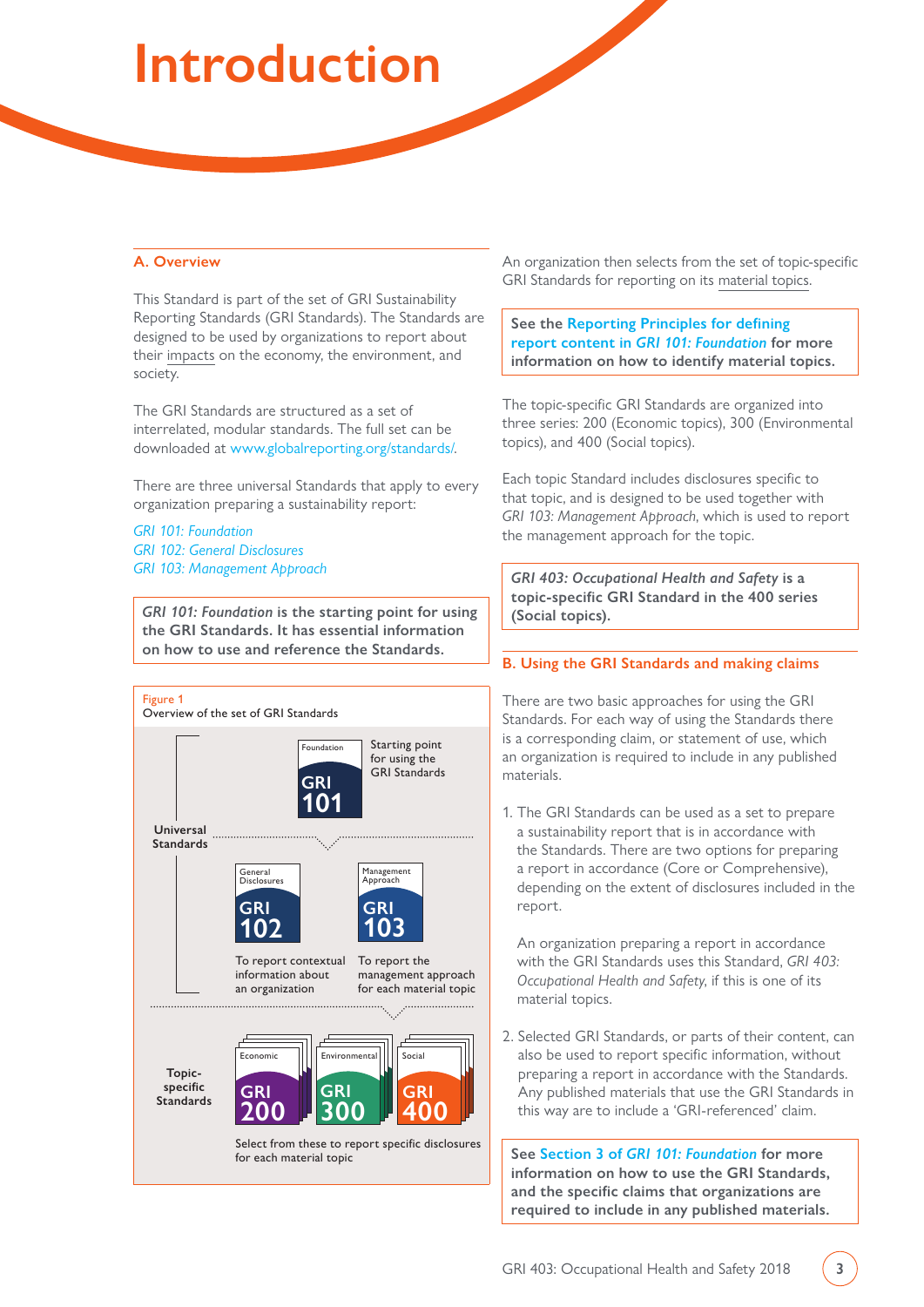Reasons for omission as set out in *GRI 101: Foundation* are applicable to this Standard. See [clause 3.2 in](https://www.globalreporting.org/standards/media/1036/gri-101-foundation-2016.pdf#page=24) *GRI 101* for requirements on reasons for omission.

#### **C. Requirements, recommendations and guidance**

The GRI Standards include:

**Requirements.** These are mandatory instructions. In the text, requirements are presented in **bold font** and indicated with the word 'shall'. Requirements are to be read in the context of recommendations and guidance; however, the organization is not required to comply with recommendations or guidance in order to claim that a report has been prepared in accordance with the Standards.

**Recommendations.** These are cases where a particular course of action is encouraged, but not required. In the text, the word 'should' indicates a recommendation.

**Guidance.** These sections include background information, explanations, and examples to help organizations better understand the requirements.

An organization is required to comply with all applicable requirements in order to claim that its report has been prepared in accordance with the GRI Standards. See *[GRI 101: Foundation](https://www.globalreporting.org/standards/media/1036/gri-101-foundation-2016.pdf#page=21)* for more information.

#### **D. Background context**

In the context of the GRI Standards, the social dimension of sustainability concerns an organization's impacts on the social systems within which it operates.

*GRI 403* addresses the topic of occupational health and safety.

Healthy and safe work conditions are recognized as a human right and addressed in authoritative intergovernmental instruments, including those of the International Labour Organization (ILO), the Organisation for Economic Co-operation and Development (OECD), and the World Health Organization (WHO): see [References.](#page-30-0)

Healthy and safe work conditions are also a target of the Sustainable Development Goals, adopted by the United Nations (UN) as part of the 2030 Agenda for Sustainable Development.<sup>1</sup>

Healthy and safe work conditions involve both prevention of physical and mental harm, and promotion of workers' health.

Prevention of harm and promotion of health require an organization to demonstrate commitment to workers' health and safety. They also require the organization to engage workers in the development, implementation, and performance evaluation of an occupational health and safety policy, [management system](#page-26-2) and programs that are appropriate to the organization's size and activities.

It is essential that workers are [consulted](#page-28-0) in the development of an organization's occupational health and safety policy, and [participate](#page-28-1) in the processes necessary to plan, support, operate, and continually evaluate the effectiveness of the occupational health and safety management system and programs.

[Hazard](#page-28-2) identification and [risk](#page-26-3) assessment, worker training, and [incident](#page-29-0) identification and investigation are also key to planning, supporting, operating, and evaluating the occupational health and safety management system.

In addition to preventing harm, an organization can promote workers' health by offering healthcare services or voluntary [health promotion](#page-25-0) services and programs, which, for example, help workers improve their diet or quit smoking. These additional services and programs cannot serve as a substitute for occupational health and safety programs, services and systems that prevent harm and protect workers from [work-related injuries and ill](#page-29-1)  [health](#page-29-1).

All services and programs that aim to prevent harm and promote workers' health are expected to respect workers' right to privacy. Organizations are expected not to use workers' participation in such services and programs, or the health data derived therefrom, as criteria for their decisions regarding employment or engagement of workers, including termination, demotion, promotion or offering of prospects, compensation, or any other favorable or unfavorable treatment.

<sup>&</sup>lt;sup>1</sup> See Target 8.8: 'Protect labour rights and promote safe and secure working environments for all workers, including migrant workers, in particular women migrants, and those in precarious employment', within Goal 8: 'Promote sustained, inclusive and sustainable economic growth, full and productive employment and decent work for all'. Other Sustainable Development Goals are also relevant to the topic of occupational health and safety, for example Goal 3: 'Ensure healthy lives and promote well-being for all at all ages<sup>'</sup>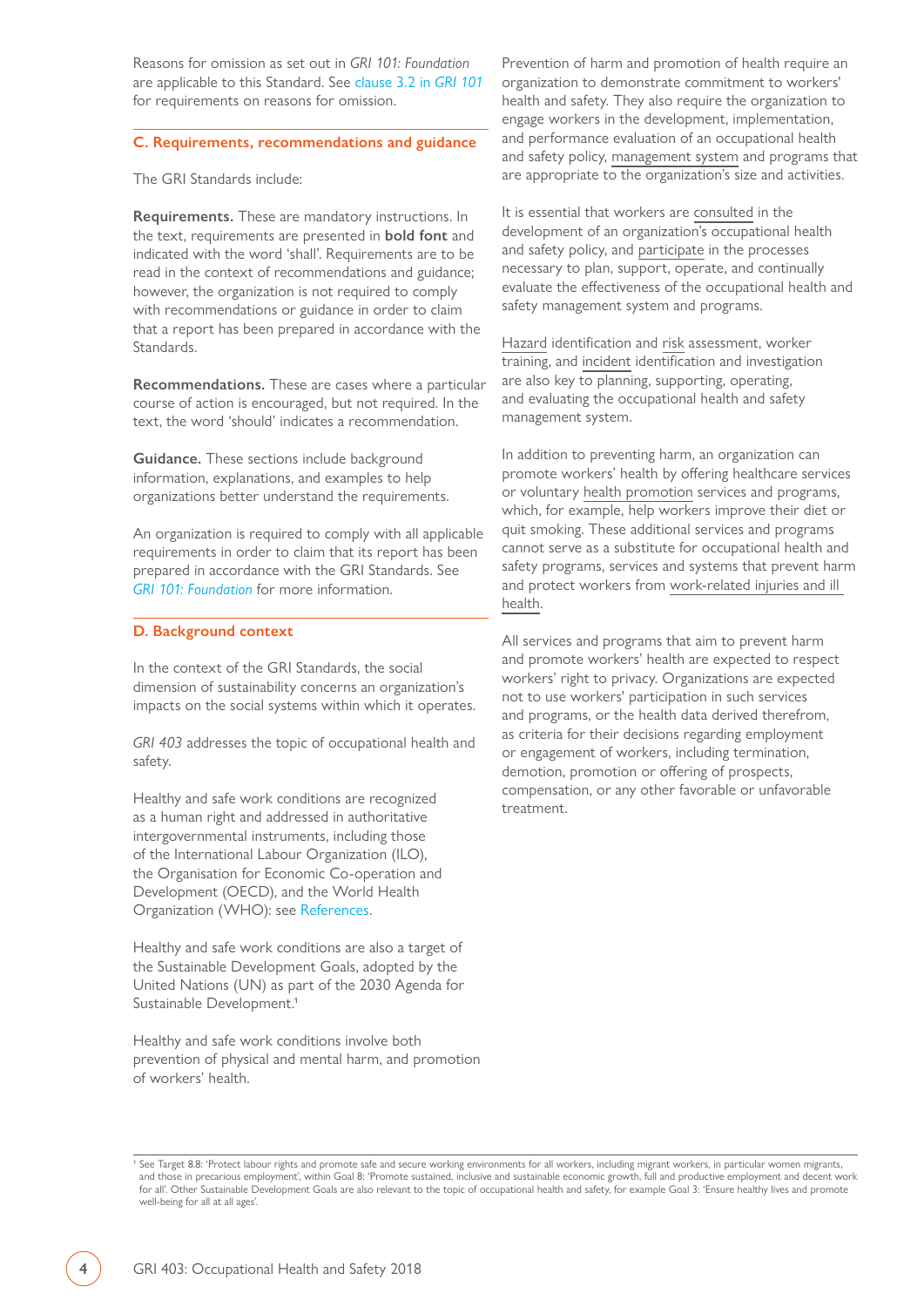# <span id="page-4-0"></span>**GRI 403: Occupational Health and Safety**

This Standard includes disclosures on the management approach and topic-specific disclosures. These are set out in the Standard as follows:

- Management approach disclosures
	- Disclosure 403-1 Occupational health and safety management system
	- Disclosure 403-2 Hazard identification, risk assessment, and incident investigation
	- Disclosure 403-3 Occupational health services
	- Disclosure 403-4 Worker participation, consultation, and communication on occupational health and safety
	- Disclosure 403-5 Worker training on occupational health and safety
	- Disclosure 403-6 Promotion of worker health
	- Disclosure 403-7 Prevention and mitigation of occupational health and safety impacts directly linked by business relationships
- Topic-specific disclosures
	- Disclosure 403-8 Workers covered by an occupational health and safety management system
	- Disclosure 403-9 Work-related injuries
	- Disclosure 403-10 Work-related ill health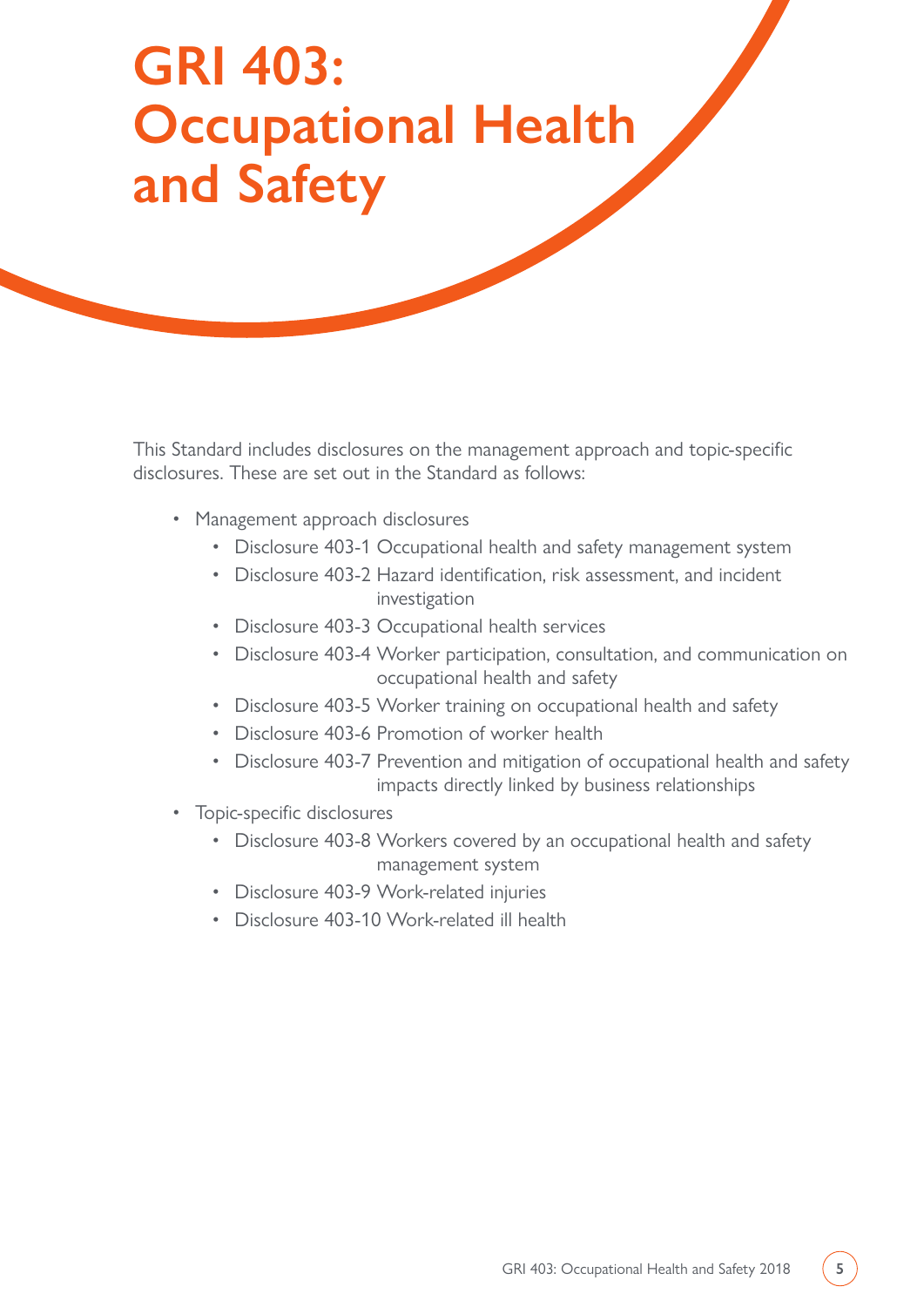## <span id="page-5-0"></span>**Scope of 'workers' in this Standard**

In the context of the GRI Standards, the term 'worker' is defined as a person that performs work. Some GRI Standards specify the use of a particular subset of workers.

This Standard covers the following subset of workers, for whose occupational health and safety an organization is expected to be responsible:

- All workers who are employees (i.e., those workers who are in an employment relationship with the organization according to national law or its application);
- All workers who are not employees but whose work and/or workplace is controlled by the organization;
- All workers who are not employees and whose work and workplace are not controlled by the organization, but the organization's operations, [products](#page-27-0) or [services](#page-27-1) are directly linked to significant occupational health and safety impacts on those workers by its business relationships.

See [Table 1](#page-6-0) for examples of employees and workers who are not employees according to the criteria of 'control of work' and 'control of workplace'.

When the reporting organization does not have data available for all the workers specified in a disclosure, the organization is required to identify the types of worker excluded from the disclosures and explain why they have been excluded. See also [clause 3.2](https://www.globalreporting.org/standards/media/1036/gri-101-foundation-2016.pdf#page=24) in *GRI 101: Foundation* for requirements on reasons for omission.

#### **Workers who are employees**

All employees are to be included by the organization in its reported data, regardless of whether the organization controls their work and/or workplace.

For employees, the organization is required to report the management approach disclosures (except Disclosure 403-7) and the topic-specific disclosures.

#### **Workers who are not employees but whose work and/or workplace is controlled by the organization**

Workers who are not employees might include volunteers, contractors, individuals or self-employed persons, and agency workers, among other types of worker. Workers who are not employees might include those working for the organization, or for the organization's [suppliers,](#page-27-2) customers, or other business partners.

Note that the worker type does not determine whether the worker is to be included by the organization in its reported data. Workers, of any type, are to be included if the organization controls their work and/or workplace, because these forms of control position the organization to take action to eliminate [hazards](#page-28-2) and minimize [risks,](#page-26-3) to protect workers from harm.

Control of work implies that the organization has control over the means or methods, or directs the work performed with respect to its occupational health and safety performance. Control of workplace implies that the organization has control over the physical aspects of the workplace (e.g., access to the workplace), and/or the type of activities that can be performed in the workplace.

The organization might have sole control of the work and/or workplace, or share control with one or more organizations (e.g., suppliers, customers, or other business partners, such as in joint ventures). In cases of shared control, workers of the organization's business partner are to be included in the reported data when there is a contractual obligation between the organization and the partner, and the organization shares control over the means or methods, or shares direction of the work performed, and/or over the workplace. In such cases, through contractual obligation, the organization can require the partner to, for example, use a less harmful chemical in its products or production process.

For workers who are not employees but whose work and/or workplace is controlled by the organization, the organization is required to report the management approach disclosures (except Disclosure 403-7) and the topicspecific disclosures.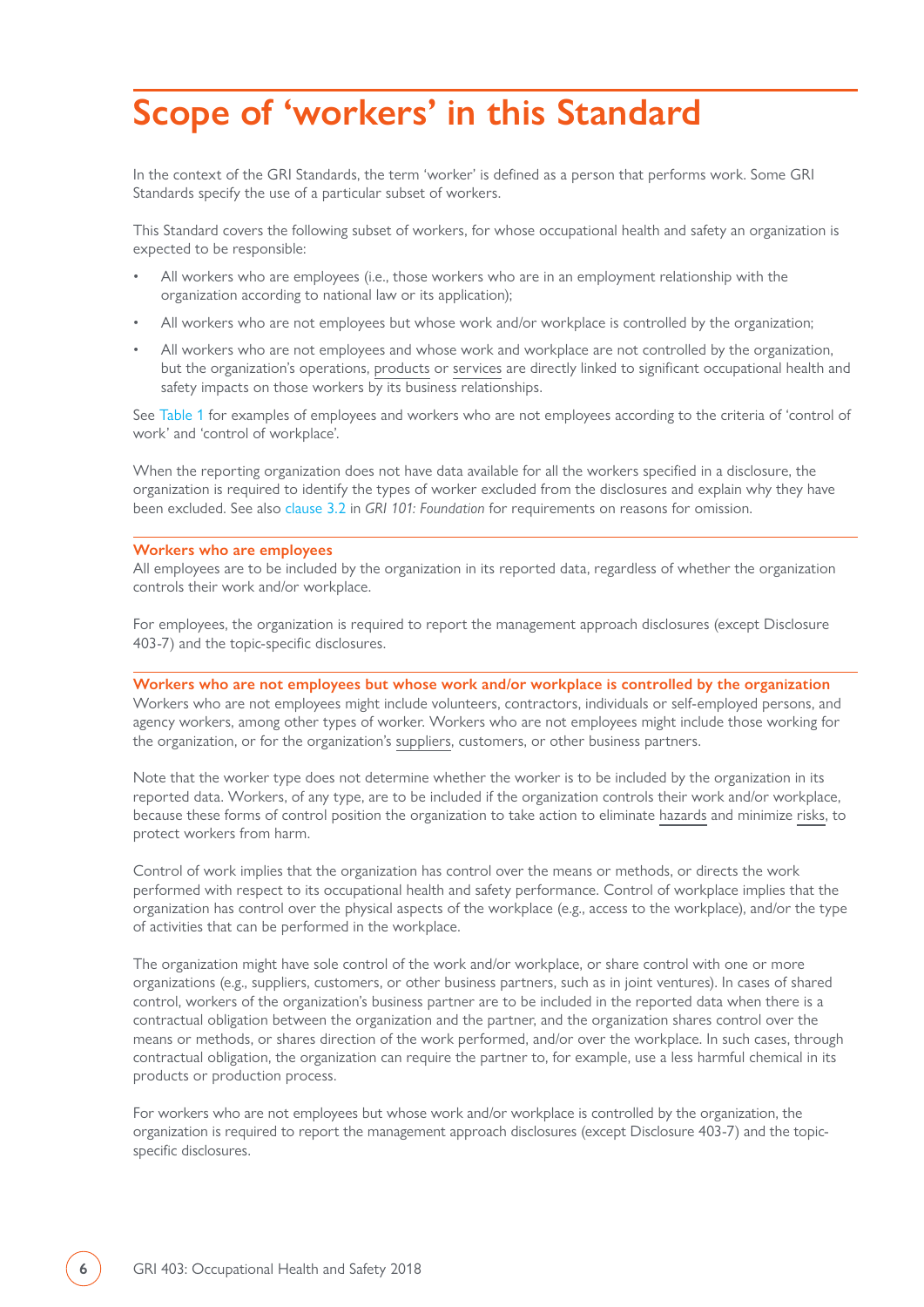<span id="page-6-0"></span>**Workers who are not employees and whose work and workplace are not controlled by the organization, but the organization's operations, products or services are directly linked to significant occupational health and safety impacts on those workers by its business relationships**

An organization is expected to be responsible for the occupational health and safety of employees and of workers who are not employees but whose work and/or workplace it controls. Beyond that, an organization might also be involved with occupational health and safety impacts as a result of its business relationships with other entities, such as entities in its value chain.

In cases where an organization has no control over both the work and workplace, it still has a responsibility to make efforts, including exercising any leverage it might have, to prevent and mitigate negative occupational health and safety impacts that are directly linked to its operations, products or services by its business relationships.

In these cases, the organization is required, at a minimum, to describe its approach to preventing and mitigating significant negative occupational health and safety impacts and the related hazards and risks, using [Disclosure 403-7](#page-15-0) in the Management approach disclosures section.

| Table 1<br>Examples of employees and workers who are not employees according to the criteria of 'control of work' and 'control of workplace' |                                                                                                                                                                                                                                                                                                                                |                                                                                                                                                                                                                                                                                                                                                                   |  |  |  |  |
|----------------------------------------------------------------------------------------------------------------------------------------------|--------------------------------------------------------------------------------------------------------------------------------------------------------------------------------------------------------------------------------------------------------------------------------------------------------------------------------|-------------------------------------------------------------------------------------------------------------------------------------------------------------------------------------------------------------------------------------------------------------------------------------------------------------------------------------------------------------------|--|--|--|--|
|                                                                                                                                              | <b>Control of work</b>                                                                                                                                                                                                                                                                                                         | No control of work                                                                                                                                                                                                                                                                                                                                                |  |  |  |  |
|                                                                                                                                              | The organization has sole control of the work, or<br>shares control with one or more organizations                                                                                                                                                                                                                             | The organization has no control of the work                                                                                                                                                                                                                                                                                                                       |  |  |  |  |
| <b>Control of</b><br>workplace                                                                                                               | <b>Examples:</b>                                                                                                                                                                                                                                                                                                               | Example:                                                                                                                                                                                                                                                                                                                                                          |  |  |  |  |
| The organization<br>has sole                                                                                                                 | Employees of the reporting organization working<br>at a workplace controlled by the organization.                                                                                                                                                                                                                              | Workers of an equipment supplier to the<br>reporting organization who, at a workplace<br>controlled by the organization, perform                                                                                                                                                                                                                                  |  |  |  |  |
| control of the<br>workplace,<br>or shares<br>control with<br>one or more                                                                     | Contractor hired by the reporting organization<br>to perform work that would otherwise be<br>carried out by an employee, at a workplace<br>controlled by the organization.                                                                                                                                                     | regular maintenance on the supplier's<br>equipment (e.g., photocopier) as stipulated<br>in the contract between the equipment<br>supplier and the organization. In this case,<br>the organization has control over the                                                                                                                                            |  |  |  |  |
| organizations                                                                                                                                | Volunteers performing work for the reporting<br>organization, at a workplace controlled by the<br>organization.                                                                                                                                                                                                                | workplace but not over the work done<br>by the equipment supplier's workers in its<br>workplace.                                                                                                                                                                                                                                                                  |  |  |  |  |
| No control of<br>workplace                                                                                                                   | <b>Examples:</b>                                                                                                                                                                                                                                                                                                               | Example:                                                                                                                                                                                                                                                                                                                                                          |  |  |  |  |
| The organization<br>has no control of<br>the workplace                                                                                       | Employees of the reporting organization<br>working at sites other than those controlled<br>by the organization (e.g., at home or in a public<br>area, on domestic or international temporary<br>work assignments, or on business travels<br>organized by the organization).<br>Contractors hired by the reporting organization | Workers of a supplier contracted by the<br>reporting organization who work on the<br>supplier's premises using the supplier's<br>work methods. For instance, the reporting<br>organization sources buttons and thread<br>from a supplier, which are standard products<br>of the supplier. The supplier's workers make<br>the buttons and thread at the supplier's |  |  |  |  |
|                                                                                                                                              | to perform work in a public area (e.g., on a<br>road, on the street).                                                                                                                                                                                                                                                          | workplace. The organization, however,<br>learns that the buttons are coated with a<br>sealant that releases toxic gases when being                                                                                                                                                                                                                                |  |  |  |  |
|                                                                                                                                              | Contractors hired by the reporting organization<br>to deliver the work/service directly at the<br>workplace of a client of the organization.                                                                                                                                                                                   | applied by workers, thereby affecting their<br>health. In this case, the organization has no<br>control over both the work and workplace<br>of the supplier's workers, but its products                                                                                                                                                                           |  |  |  |  |
|                                                                                                                                              | Workers of a supplier to the reporting<br>organization who work on the supplier's<br>premises, and where the organization instructs<br>the supplier to use particular materials or work<br>methods in manufacturing/delivering the required<br>goods or services.                                                              | are directly linked to significant occupational<br>health and safety impacts on those workers<br>by its business relationship with the supplier.                                                                                                                                                                                                                  |  |  |  |  |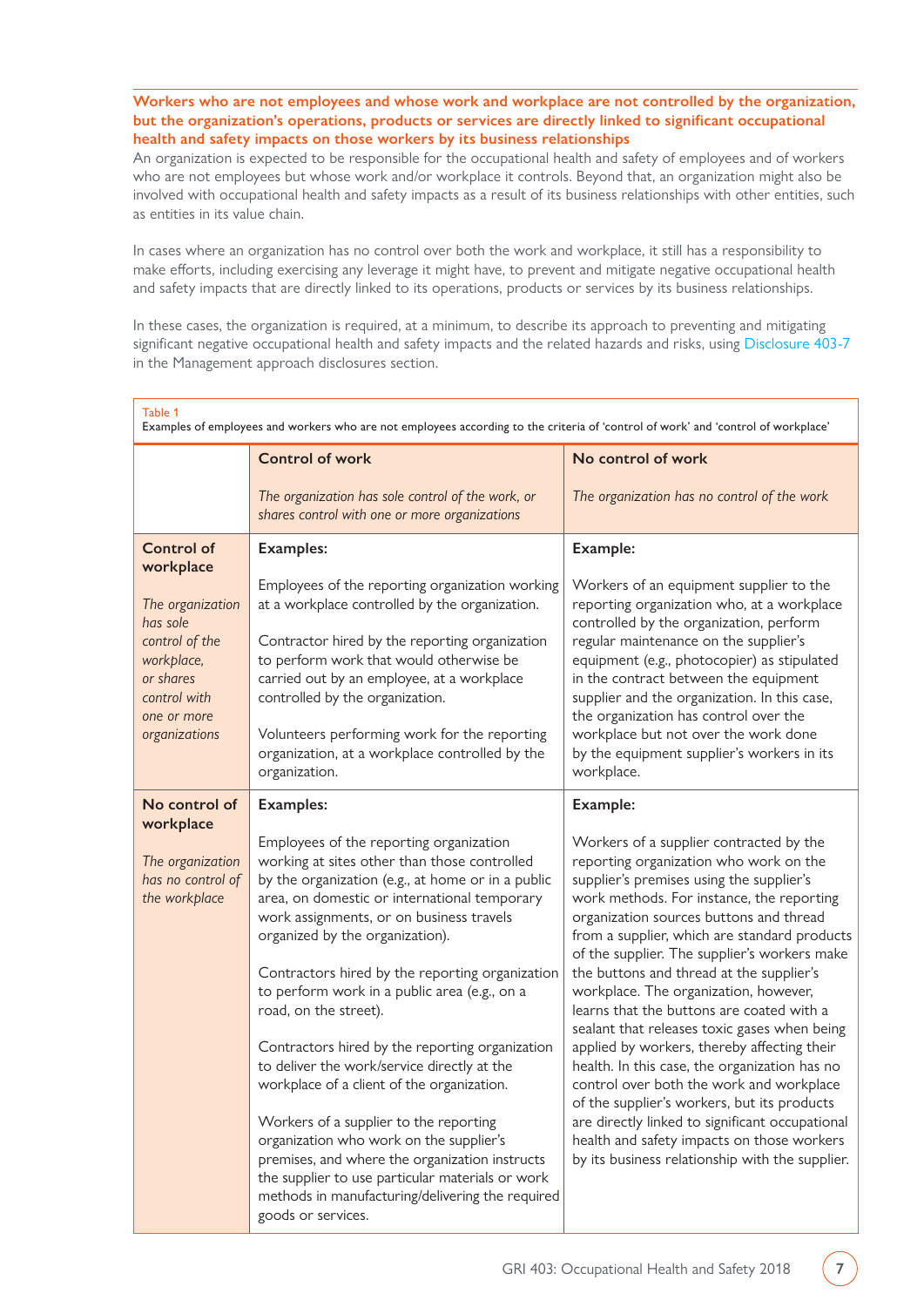## <span id="page-7-0"></span>**1. Management approach disclosures**

Management approach disclosures are a narrative explanation of how an organization manages a material topic, the associated impacts, and stakeholders' reasonable expectations and interests. Any organization that claims its report has been prepared in accordance with the GRI Standards is required to report on its management approach for every material topic.

An organization that has identified occupational health and safety as a material topic is required to report its management approach for this topic using both the disclosures in *GRI 103: Management Approach*, and the management approach disclosures in this section.

The disclosures in this section focus on how an organization identifies and manages its occupational health and safety impacts. This section is therefore designed to supplement – and not to replace – the content in *GRI 103*.

#### **Reporting requirements**

**1.1 The reporting organization shall report its management approach for occupational health and safety using** *[GRI 103: Management Approach](https://www.globalreporting.org/standards/media/1038/gri-103-management-approach-2016.pdf)***.**

#### **Reporting recommendations**

1.2 The reporting organization should report any other leading indicators or measures used to inform the management and evaluation of the occupational health and safety performance.

#### **Guidance**

If the operations of the reporting organization span a large number of countries or sites, it may group the management approach disclosures across countries or sites by relevant categories. For example, the organization may group information required in Disclosure 403-4-b on formal joint management–worker health and safety committees across sites with similar characteristics together; it does not have to report on each committee separately.

#### *Guidance for clause 1.2*

Leading indicators measure an organization's performance in relation to the actions it takes to prevent work-related injuries and ill health. They are important because organizations cannot rely solely on lagging indicators, which might not give a true picture of their occupational health and safety performance due to issues such as long-latency ill health and underreporting.

Leading indicators are often unique or tailored to a specific organization. Examples of such indicators include the number of workers trained in hazard identification and incident reporting, the increase in reporting of hazards and incidents after implementation of reporting policy and processes and worker training, the frequency of health and safety inspections or audits, the average time it takes to implement the recommendations of an inspection or audit, and response times for the investigation and elimination of hazards.

#### *References*

See references 2, 4, 7, 8, 11, and 12 in the [References](#page-30-0)  [section](#page-30-0).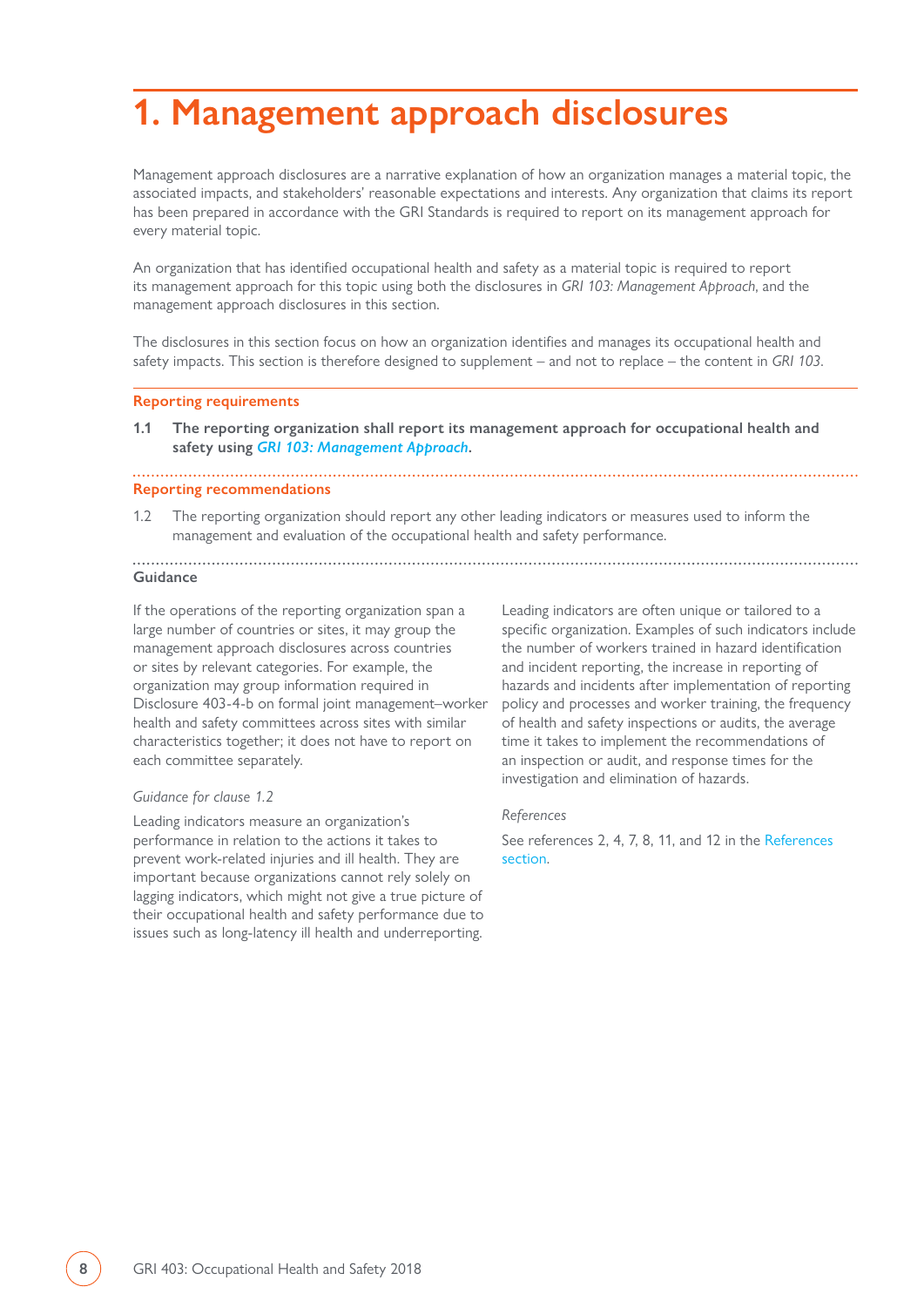### <span id="page-8-0"></span>**Disclosure 403-1** Occupational health and safety management system

#### **Reporting requirements**

**The reporting organization shall report the following information for employees and for workers who are not employees but whose work and/or workplace is controlled by the organization:**

- **a. A statement of whether an [occupational health and safety management system](#page-26-2) has been implemented, including whether:** 
	- **i. the system has been implemented because of legal requirements and, if so, a list of the requirements;**
	- **ii. the system has been implemented based on recognized risk management and/or management system standards/guidelines and, if so, a list of the standards/guidelines.**
- **b. A description of the scope of workers, activities, and workplaces covered by the occupational health and safety management system, and an explanation of whether and, if so, why any workers, activities, or workplaces are not covered.**

#### **Guidance**

**Disclosure 403-1**

#### *Guidance for Disclosure 403-1*

Disclosure 403-1 requires the reporting organization to list any legal requirements it has followed in implementing the occupational health and safety management system.

Recognized standards/guidelines for occupational health and safety management systems include international, national, and industry-specific standards.

When reporting on the occupational health and safety management system, the organization can also describe:

- the type of occupational health and safety professionals responsible for the management system, and whether these individuals are employed by the organization or engaged as consultants;
- how the continual improvement of the management system is achieved, i.e., the iterative process of enhancing the management system to achieve improvements in overall occupational health and safety performance.<sup>2</sup>

2 International Labour Organization (ILO), *Guidelines on Occupational Safety and Health Management Systems, ILO-OSH 2001*, 2001.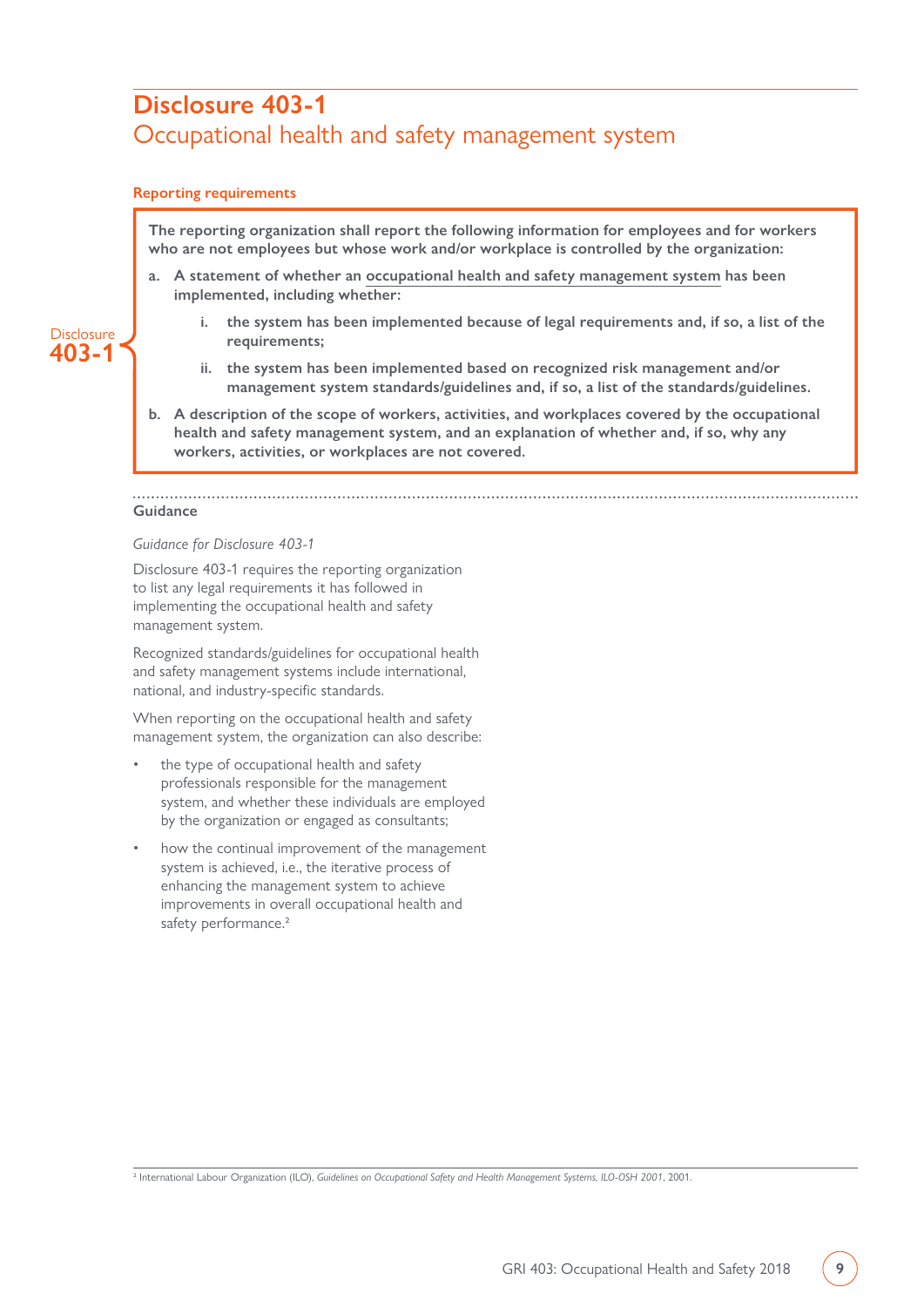### <span id="page-9-0"></span>**Disclosure 403-2**

### Hazard identification, risk assessment, and incident investigation

#### **Reporting requirements**

**The reporting organization shall report the following information for employees and for workers who are not employees but whose work and/or workplace is controlled by the organization:**

- **a. A description of the processes used to identify [work-related hazards](#page-28-2) and assess [risks](#page-26-3) on a routine and non-routine basis, and to apply the [hierarchy of controls](#page-25-1) in order to eliminate hazards and minimize risks, including:**
	- **i. how the organization ensures the quality of these processes, including the competency of persons who carry them out;**
	- **ii. how the results of these processes are used to evaluate and continually improve the [occupational health and safety management system](#page-26-2).**
- **b. A description of the processes for workers to report work-related hazards and hazardous situations, and an explanation of how workers are protected against reprisals.**
- **c. A description of the policies and processes for workers to remove themselves from work situations that they believe could cause injury or ill health, and an explanation of how workers are protected against reprisals.**
- **d. A description of the processes used to investigate [work-related incidents,](#page-29-0) including the processes to identify hazards and assess risks relating to the incidents, to determine corrective actions using the hierarchy of controls, and to determine improvements needed in the occupational health and safety management system.**

#### **Guidance**

#### *Guidance for Disclosure 403-2-a*

When describing the processes used to identify hazards and assess risks on a routine and non-routine basis, and to apply the hierarchy of controls, the reporting organization can:

- specify whether these processes are based on legal requirements and/or recognized standards/ guidelines;
- describe the frequency and scope of processes undertaken on a routine basis;
- describe the triggers for processes undertaken on a non-routine basis, such as changes in operating procedures or equipment; incident investigations; worker complaints or referrals; changes in workers or workflow; results of surveillance of work environment and worker health, including exposure monitoring (e.g., exposure to noise, vibration, dust);
- explain how obstacles to the implementation of these processes are removed for workers who might be more vulnerable to the risk of workrelated injury or ill health, such as workers facing language barriers or having visual or hearing impairments (e.g., by providing occupational health and safety training and information in a language easily understood by workers).

#### *Guidance for Disclosures 403-2-b and 403-2-c*

Protecting workers against reprisals involves putting policies and processes in place that provide them with protection against intimidation, threats, or acts that could have a negative impact on their employment or work engagement, including termination, demotion, loss of compensation, discipline, and any other unfavorable treatment. Workers might face reprisals on account of their decision to either remove themselves from work situations that they believe could cause injury or ill health, or for reporting hazards or hazardous situations to their workers' representatives, to their employer, or to regulatory authorities.

Disclosure 403-2-c covers the right of workers to refuse or stop unsafe or unhealthy work. Workers have the right to remove themselves from work situations that they believe could cause them or another person injury or ill health.

#### **Disclosure 403-2**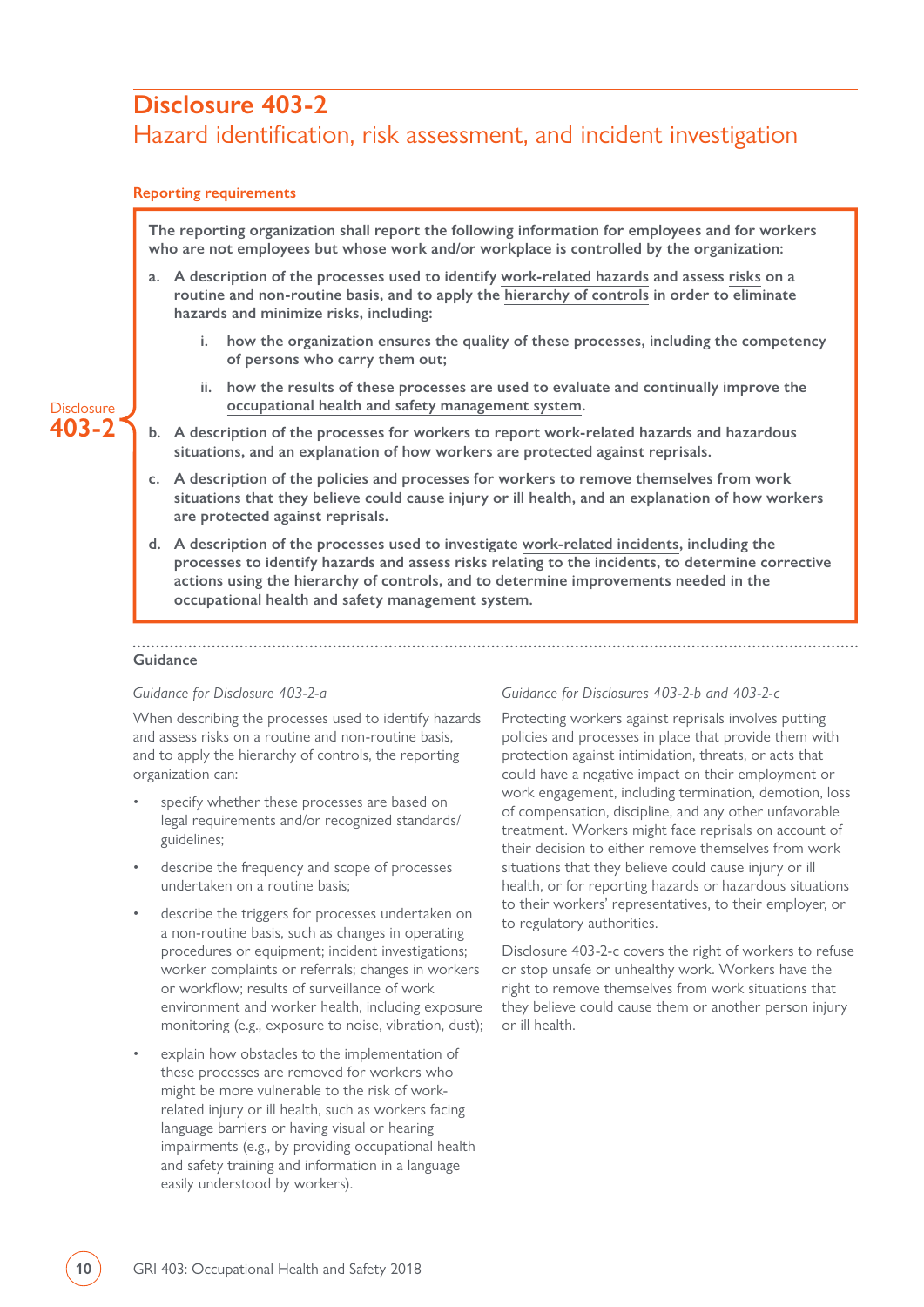### <span id="page-10-0"></span>**Disclosure 403-3** Occupational health services

#### **Reporting requirements**

**The reporting organization shall report the following information for employees and for workers who are not employees but whose work and/or workplace is controlled by the organization:**



**a. A description of the [occupational health services'](#page-26-4) functions that contribute to the identification and elimination of [hazards](#page-28-2) and minimization of [risks,](#page-26-3) and an explanation of how the organization ensures the quality of these services and facilitates workers' access to them.**

#### **Reporting recommendations**

- 1.3 The reporting organization should report the following additional information:
	- 1.3.1 How the organization maintains the confidentiality of workers' personal health-related information;
	- 1.3.2 How the organization ensures that workers' personal health-related information and their participation in any occupational health services is not used for any favorable or unfavorable treatment of workers.

#### **Guidance**

#### *Guidance for Disclosure 403-3*

Occupational health services aim to protect the health of workers in relation to their work environment.

When describing how the quality of occupational health services is ensured, the reporting organization can explain whether the services are provided by competent individuals with recognized qualifications and accreditations, and whether it complies with legal requirements and/or recognized standards/guidelines.

When describing how it facilitates workers' access to occupational health services, the organization can describe whether it provides these services at the workplace and during working hours; whether it arranges transport to health clinics or expedites service there; whether it provides information about the services, including in a language easily understood by workers; and whether it adjusts workloads to allow workers to make use of these services.

The organization can also report the metrics used to evaluate the effectiveness of these services, and the approaches used to raise awareness about them and encourage participation.

#### *Guidance for clauses 1.3.1 and 1.3.2*

Occupational health services are expected to respect workers' right to privacy. Organizations are expected not to use workers' participation in such services and programs, or the health data derived therefrom, as criteria for their decisions regarding the employment or engagement of workers, including termination, demotion, promotion or offering of prospects, compensation, or any other favorable or unfavorable treatment. See reference 6 in the [References section.](#page-30-0)

#### *References*

See references 3 and 9 in the [References section](#page-30-0).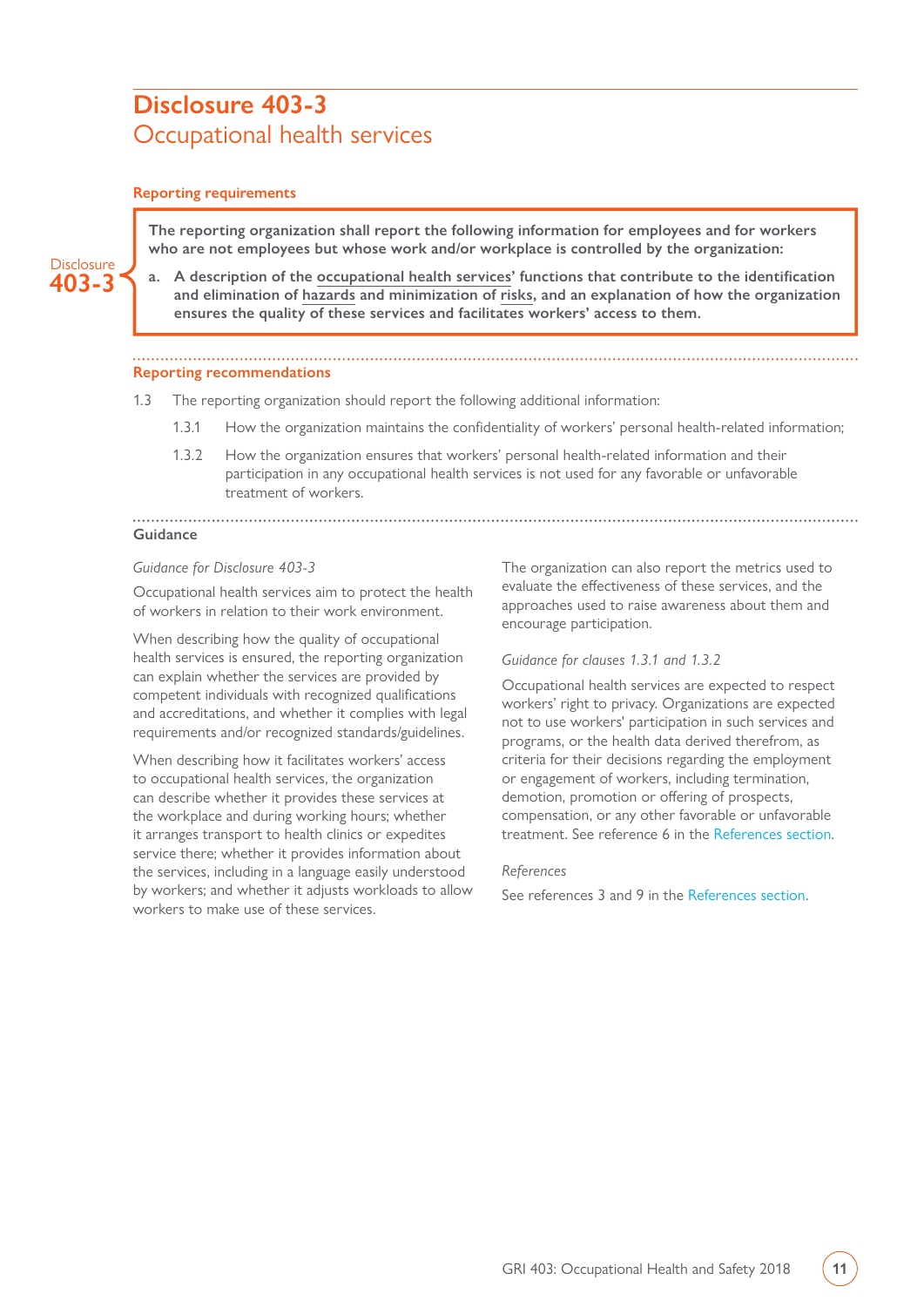### <span id="page-11-0"></span>**Disclosure 403-4** Worker participation, consultation, and communication on occupational health and safety

#### **Reporting requirements**

**Disclosure 403-4**

**The reporting organization shall report the following information for employees and for workers who are not employees but whose work and/or workplace is controlled by the organization:**

#### **a. A description of the processes for [worker participation](#page-28-1) and [consultation](#page-28-0) in the development, implementation, and evaluation of the [occupational health and safety management system](#page-26-2), and for providing access to and communicating relevant information on occupational health and safety to workers.**

**b. Where [formal joint management–worker health and safety committees](#page-25-3) exist, a description of their responsibilities, meeting frequency, decision-making authority, and whether and, if so, why any workers are not represented by these committees.**

#### **Reporting recommendations**

1.4 The reporting organization should report whether and, if so, which occupational health and safety topics are covered in local or global [formal agreements](#page-25-2) with trade unions.

### **Guidance**

#### *Guidance for Disclosure 403-4-a*

When describing the processes for worker participation in occupational health and safety, the reporting organization can include information on:

- formal participation, based on legal requirements;
- participation through engagement with formally recognized workers' representatives;
- direct participation, particularly by affected workers (e.g., the direct involvement of all workers in occupational health and safety decisions in small organizations);
- the use of committees, and how these committees are established and operated;
- participation in the occupational health and safety management system (e.g., participation in identification of hazards, assessment of risks, application of the hierarchy of controls, investigation of incidents, audits, decision-making about the use of contractors and outsourcing);
- how obstacles to participation are identified and removed (e.g., by providing training, by protecting workers against reprisals).

When describing the processes for providing access to and communicating relevant information on occupational health and safety to workers, the organization can report whether it provides information about workrelated incidents and the actions taken in response.

#### *Guidance for Disclosure 403-4-b*

A common form of worker participation in occupational health and safety is through joint management-worker health and safety committees. In addition to direct participation of workers from all job levels in these committees, [workers' representatives](#page-28-3), where they exist, might also be involved in these joint activities, as they might be authorized to make decisions about occupational health and safety, among other workplace decisions.

Where formal joint management-worker health and safety committees exist, the organization can also describe the level at which each committee operates within the organization, its dispute resolution mechanism, its chairing responsibilities, and how the committee members are protected against reprisals.

Disclosure 403-4-b requires a description of whether and, if so, why any workers are not represented by these committees. It does not require information on which workers are or are not members of such committees.

#### *Guidance for clause 1.4*

Agreements at the local level typically include topics such as provision of personal protective equipment; participation of workers' representatives in health and safety inspections, audits, and incident investigations; provision of training and education; and protection against reprisals.

Agreements at the global level typically include topics such as compliance with the ILO's International Labour Standards; arrangements or structures for resolving problems; and commitments regarding occupational health and safety standards and levels of performance.

**12** GRI 403: Occupational Health and Safety 2018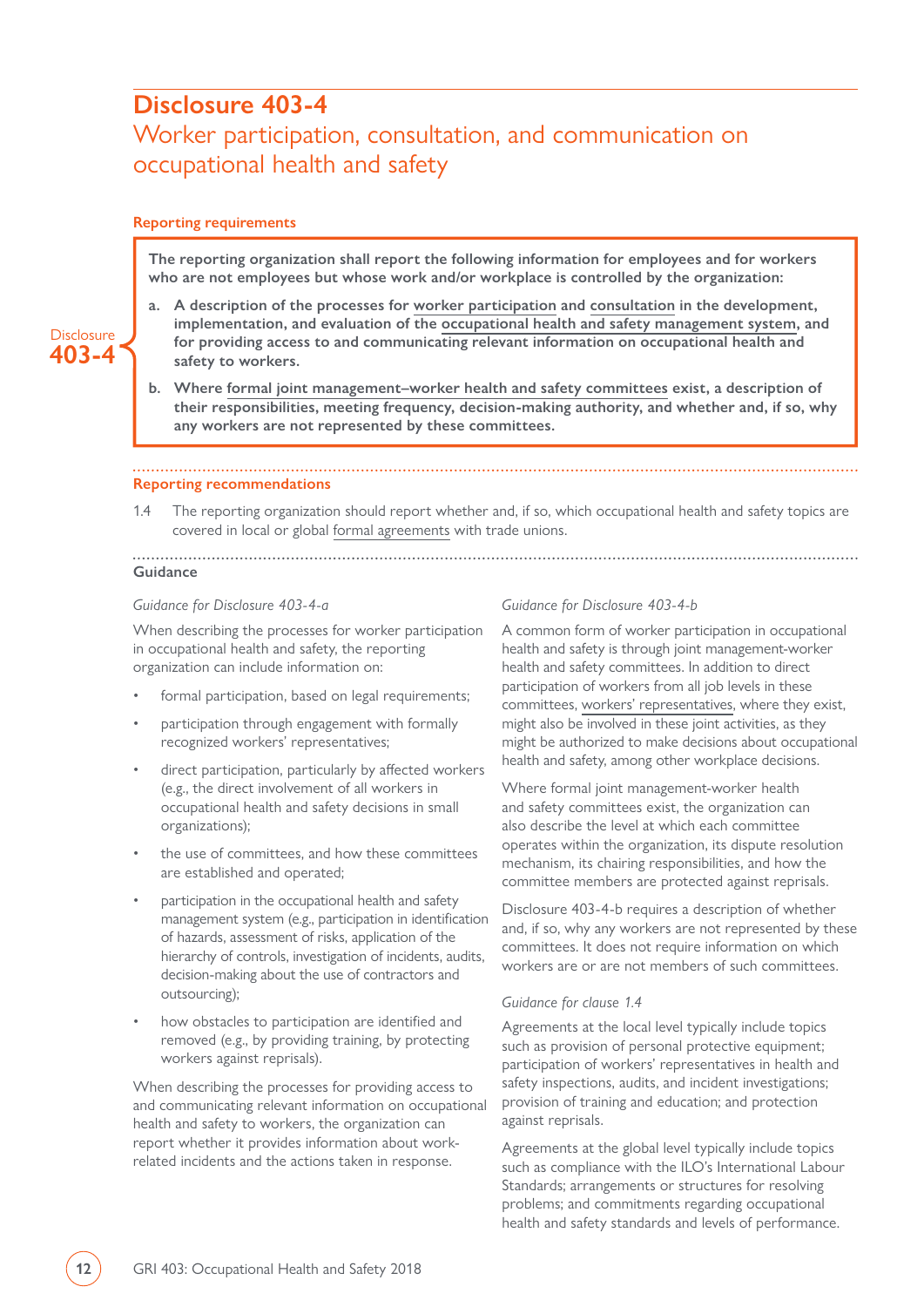### <span id="page-12-0"></span>**Disclosure 403-5** Worker training on occupational health and safety

#### **Reporting requirements**

**The reporting organization shall report the following information for employees and for workers who are not employees but whose work and/or workplace is controlled by the organization:**



**a. A description of any occupational health and safety training provided to workers, including generic training as well as training on specific [work-related hazards,](#page-28-2) hazardous activities, or hazardous situations.**

#### **Guidance**

#### *Guidance for Disclosure 403-5*

When describing the occupational health and safety training provided, the reporting organization can include information on:

- how training needs are assessed;
- how the training is designed and delivered, including the content or topics addressed, the competency of trainers, which workers receive the training, the frequency of the training, and whether the training is provided in a language easily understood by workers;
- whether the training is provided free of charge and during paid working hours – if not, whether it is mandatory for workers to attend, and whether they are compensated for this;
- how the effectiveness of the training is evaluated.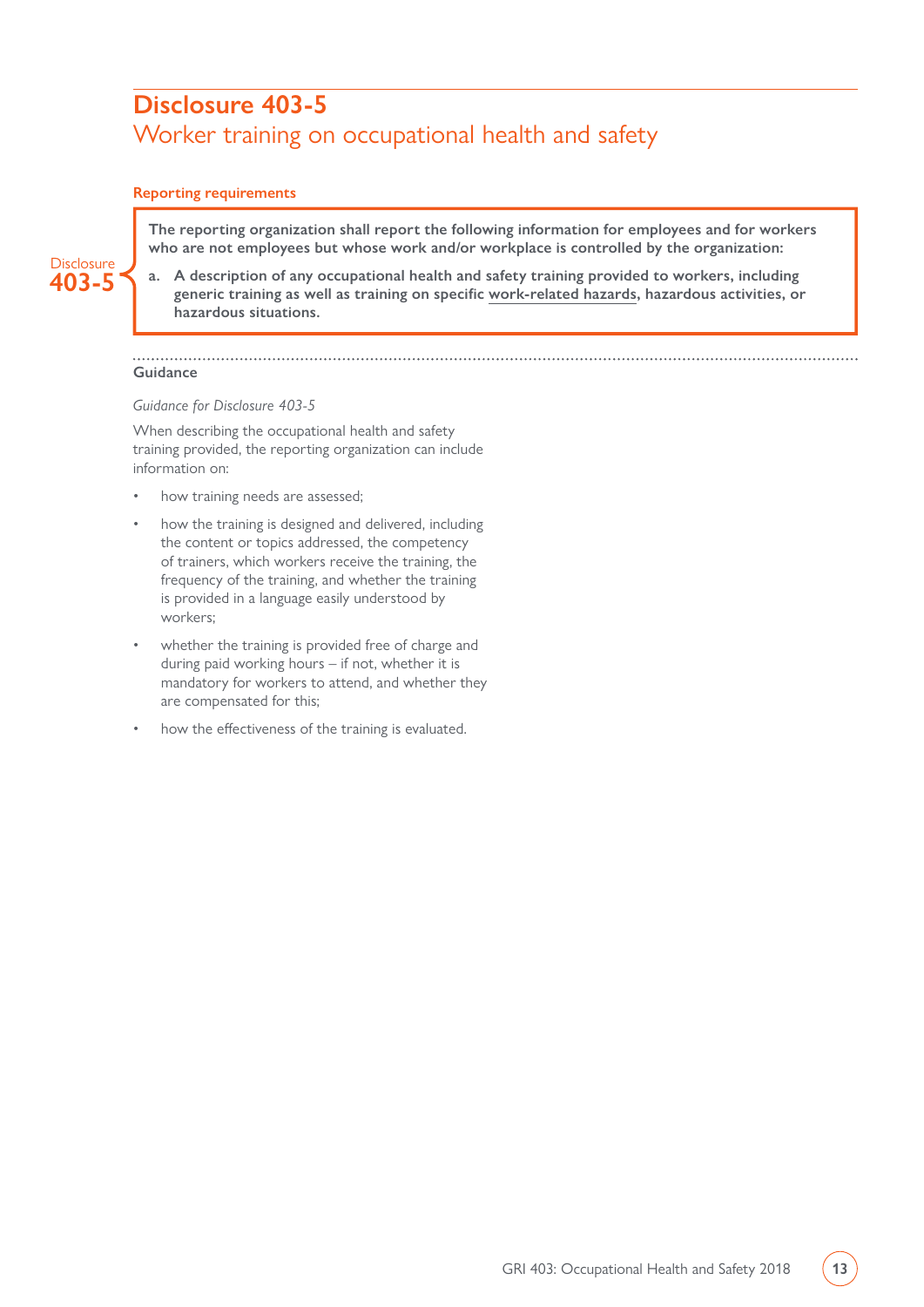### <span id="page-13-0"></span>**Disclosure 403-6** Promotion of worker health

#### **Reporting requirements**

**The reporting organization shall report the following information for employees and for workers who are not employees but whose work and/or workplace is controlled by the organization:**

#### **Disclosure 403-6**

**a. An explanation of how the organization facilitates workers' access to non-occupational medical and healthcare services, and the scope of access provided.**

**b. A description of any voluntary [health promotion](#page-25-0) services and programs offered to workers to address major non-work-related health risks, including the specific health risks addressed, and how the organization facilitates workers' access to these services and programs.**

#### **Reporting recommendations**

- 1.5 The reporting organization should report the following additional information:
	- 1.5.1 How the organization maintains the confidentiality of workers' personal health-related information;
	- 1.5.2 How the organization ensures that workers' personal health-related information and their participation in any services or programs is not used for any favorable or unfavorable treatment of workers.

#### **Guidance**

#### *Guidance for Disclosure 403-6-a*

Achieving universal health coverage, including financial risk protection; access to quality essential healthcare services; and access to safe, effective, quality and affordable essential medicines and vaccines for all, is one of the targets of the UN Sustainable Development Goals (Target 3.8).

Workers' access to non-occupational medical and healthcare services might be facilitated, for example, through company clinics or disease treatment programs, referral systems, or health insurance or financial contributions.

When describing the scope of access to nonoccupational medical and healthcare services provided, the reporting organization can specify the types of service to which access is facilitated and the types of worker that have access to them.

If the organization does not facilitate workers' access to non-occupational medical and healthcare services because it operates in a country where the population already has access to high-quality and accessible services (e.g., through financial or other support), the organization can state this in the report.

If the organization does not facilitate access to nonoccupational medical and healthcare services for workers who are not employees because the employer of those workers facilitates their access to these services, the organization can state this in the report.

#### *Guidance for Disclosure 403-6-b*

Ensuring healthy lives and promoting wellbeing for all at all ages is one of the UN Sustainable Development Goals (Goal 3). This goal includes targets such as reducing premature mortality from non-communicable diseases through prevention and treatment, and promoting mental health and wellbeing; strengthening the prevention and treatment of substance abuse, including narcotic drug abuse and harmful consumption of alcohol; ensuring universal access to sexual and reproductive healthcare services; and ending epidemics of AIDS, tuberculosis, malaria, and neglected tropical diseases, and combating hepatitis, water-borne diseases, and other communicable diseases.

Disclosure 403-6-b covers voluntary services and programs aimed at addressing major non-work-related health risks among workers, including both physical and mental health-related risks. Examples of these risks include smoking, drug and alcohol abuse, physical inactivity, unhealthy diets, HIV, and psychosocial factors.

Voluntary health promotion programs and services might include smoking cessation programs, dietary advice, offering of healthy food in the canteen, stressreducing programs, provision of a gym, or fitness programs. A program or service is voluntary when it does not set mandatory personal targets, and if incentives are provided, these are not associated with the organization's decisions regarding employment or engagement of workers.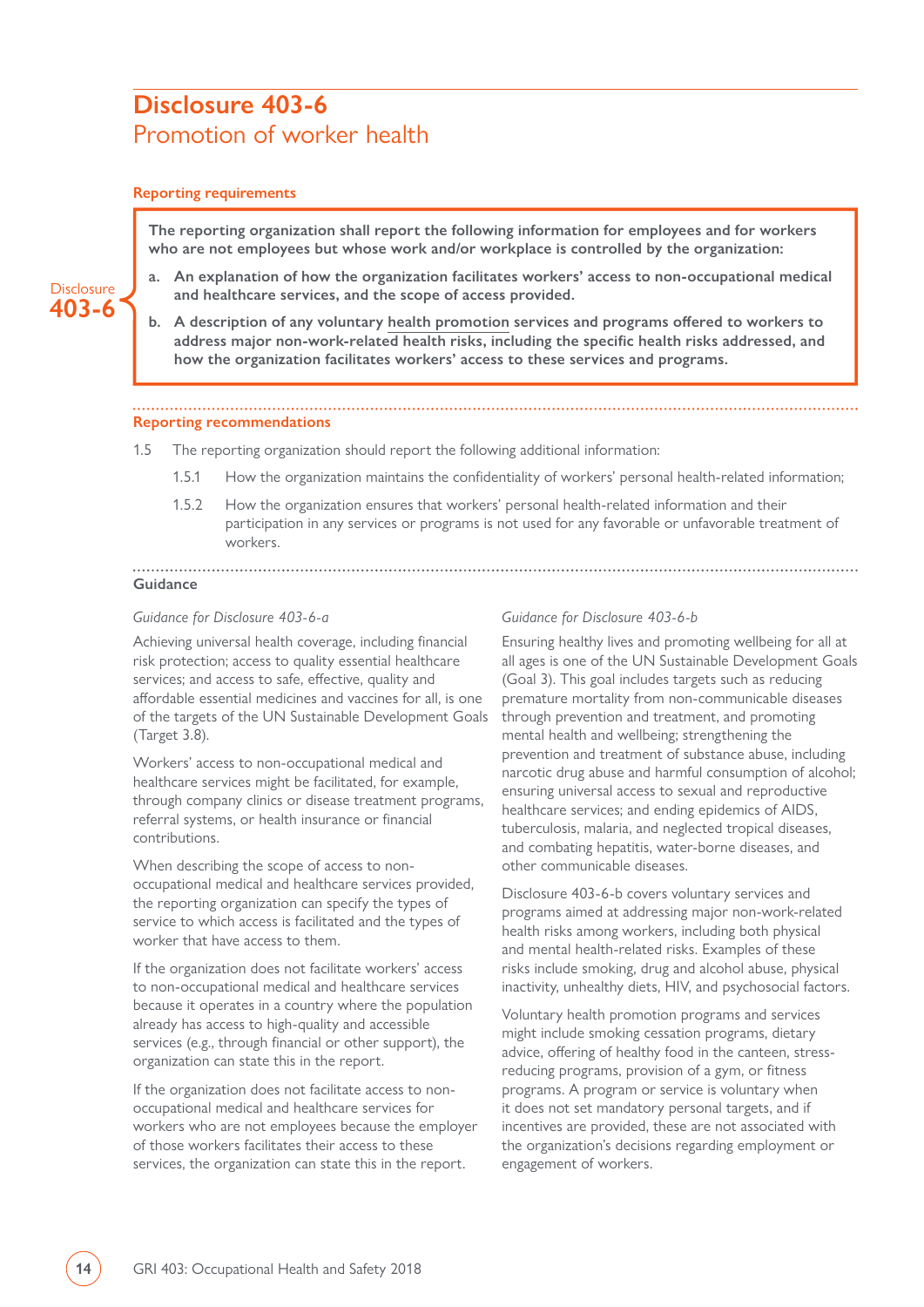#### **Disclosure 403-6** Continued

Voluntary health promotion services and programs complement but cannot be a substitute for occupational health and safety services, programs and systems that prevent harm and protect workers from work-related injuries and ill health. Voluntary health promotion and occupational health and safety may be managed jointly by the organization, as part of an overall approach to ensuring the health and safety of workers.

When describing how it facilitates workers' access to voluntary health promotion services and programs, the organization can explain whether it allows workers to make use of these during paid working hours. The organization can also report if these services and programs are available for family members of workers.

When describing its voluntary health promotion services and programs, the organization can also report:

- how the topics covered in these services and programs are selected, including how workers are engaged in the selection of topics;
- the extent to which these services and programs include proven effective interventions (see reference 19 in the [References section\)](#page-30-0);
- the metrics used to evaluate the effectiveness of these services and programs;
- the approaches used to raise awareness about these services and programs and encourage participation.

#### *Guidance for clauses 1.5.1 and 1.5.2*

Non-occupational health services and programs are expected to respect workers' right to privacy. Organizations are expected not to use workers' participation in such services and programs, or the health data derived therefrom, as criteria for their decisions regarding the employment or engagement of workers, including termination, demotion, promotion or offering of prospects, compensation, or any other favorable or unfavorable treatment. See reference 6 in the [References section](#page-30-0).

#### *References*

See references 1, 14, and 15 in the [References section](#page-30-0).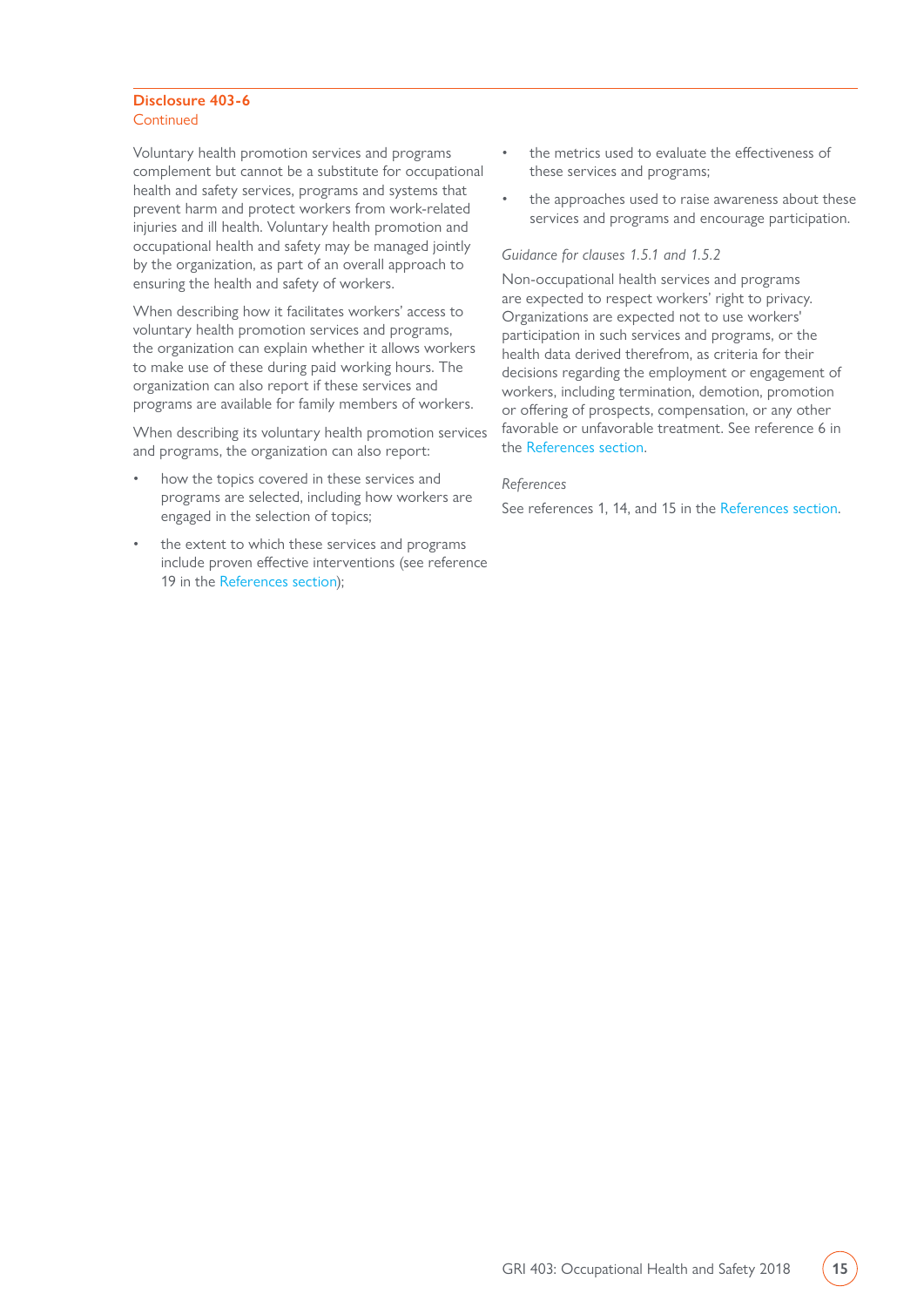### <span id="page-15-0"></span>**Disclosure 403-7**

### Prevention and mitigation of occupational health and safety impacts directly linked by business relationships

#### **Reporting requirements**

**The reporting organization shall report the following information:**

**a. A description of the organization's approach to preventing or mitigating significant negative occupational health and safety impacts that are directly linked to its operations, [products](#page-27-0) or [services](#page-27-1) by its business relationships, and the related [hazards](#page-28-2) and [risks.](#page-26-3)**

#### **Guidance**

**Disclosure 403-7**

#### *Background*

In cases where an organization has no control over both the work and workplace, it still has a responsibility to make efforts, including exercising any leverage it might have, to prevent and mitigate negative occupational health and safety impacts that are directly linked to its operations, products or services by its business relationships. For more guidance, see the [Scope of](#page-5-0)  ['workers' in this Standard](#page-5-0) section.

#### *References*

See reference 13 in the [References section](#page-30-0).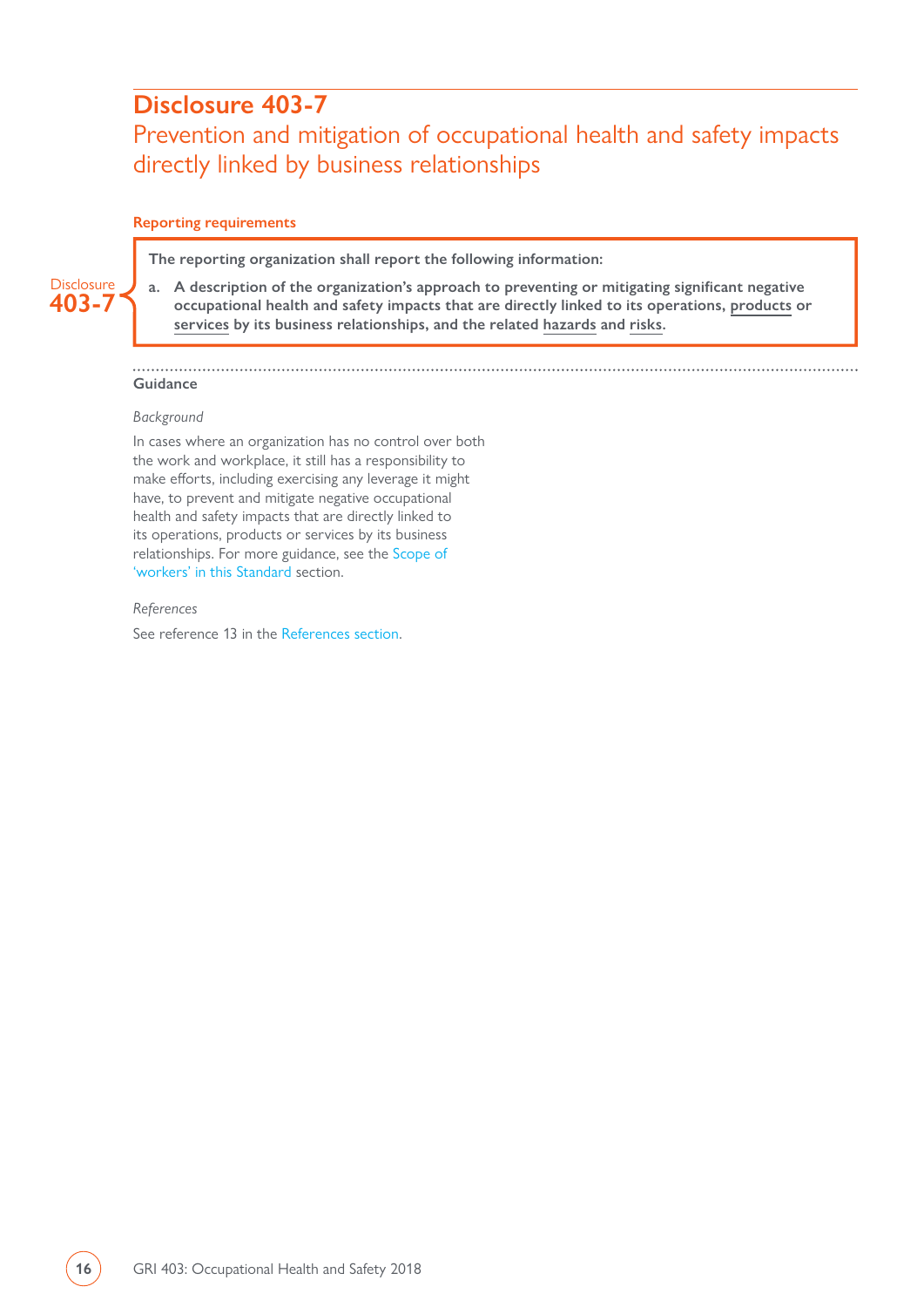## <span id="page-16-0"></span>**2. Topic-specific disclosures**

### **Disclosure 403-8**

Workers covered by an occupational health and safety management system

#### **Reporting requirements**

**The reporting organization shall report the following information:**

- **a. If the organization has implemented an [occupational health and safety management system](#page-26-2) based on legal requirements and/or recognized standards/guidelines:** 
	- **i. the number and percentage of all employees and workers who are not employees but whose work and/or workplace is controlled by the organization, who are covered by such a system;**
	- **ii. the number and percentage of all employees and workers who are not employees but whose work and/or workplace is controlled by the organization, who are covered by such a system that has been internally audited;**
	- **iii. the number and percentage of all employees and workers who are not employees but whose work and/or workplace is controlled by the organization, who are covered by such a system that has been audited or certified by an external party.**
- **b. Whether and, if so, why any workers have been excluded from this disclosure, including the types of worker excluded.**
- **c. Any contextual information necessary to understand how the data have been compiled, such as any standards, methodologies, and assumptions used.**

#### . . . . . . . . . . . . . . **Guidance**

#### *Background*

Occupational health and safety management systems can serve as an effective approach to managing and continually eliminating hazards and minimizing risks. It is a systems-based approach that seeks to integrate occupational health and safety management into overall business processes. A system typically moves through a 'plan-do-check-act' cycle, promoting leadership and practice through meaningful consultation and participation of workers from all job levels in the organization.

A systems-based approach, which encompasses fully integrated processes, can be a significant advancement over an approach that considers hazard identification, risk assessment, and incident investigation as isolated activities. Focusing on system deficiencies can enable an organization to identify deficiencies in its overall

management of occupational health and safety; address resources, policy, and operational controls; and ensure continual improvement.

#### *Guidance for Disclosure 403-8*

This disclosure indicates what proportion of an organization's employees, and workers who are not employees but whose work and/or workplace is controlled by the organization, are covered by an occupational health and safety management system based on legal requirements and/or recognized standards/guidelines. The list of legal requirements and/ or recognized standards/guidelines used by the reporting organization in its occupational health and safety management system are reported using [Disclosures](#page-8-0)  [403-1-a-i and 403-1-a-ii](#page-8-0) in the Management approach disclosures section.

**Disclosure 403-8**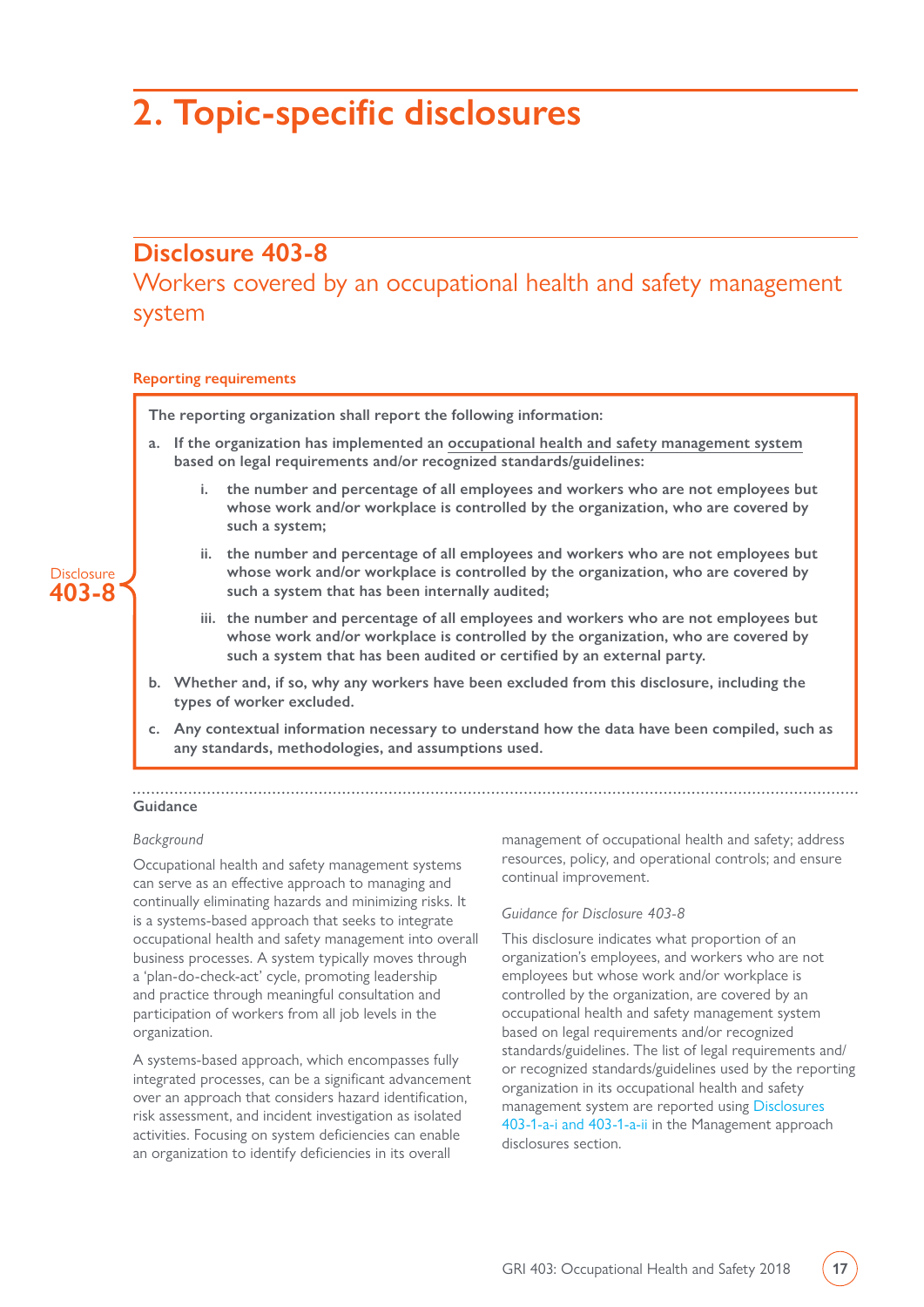#### **Disclosure 403-8 Continued**

If not all workers are covered by the occupational health and safety management system, the organization can report whether any of the workers not covered are at high risk of work-related injury or ill health.

In addition to the information required by this disclosure, the organization can report the number and percentage of sites covered by an occupational health and safety management system based on legal requirements and/or recognized standards/guidelines.

The organization can also describe:

- the approach used for internal audits (e.g., whether they are carried out following an internallydeveloped audit standard or a recognized audit standard, what is the qualification of the auditors);
- whether any processes or functions have been excluded from the scope of the audit or certification, and how occupational health and safety performance is being monitored in those areas;
- the audit or certification standard used.

Audits by external parties may include both secondparty and third-party audits. Second-party audits are usually performed by customers or others on behalf of customers, or by any other external parties that have a formal interest in the organization. Third-party audits are performed by independent organizations such as registrars (i.e., certification bodies) or regulators.

#### *Guidance for Disclosure 403-8-b*

Types of worker can be based on criteria such as [employment type](#page-24-1) (full-time or part-time), [employment](#page-24-2)  [contract](#page-24-2) (permanent or temporary), type or degree of control (e.g., control of work or workplace, sole or shared control), and location, among others.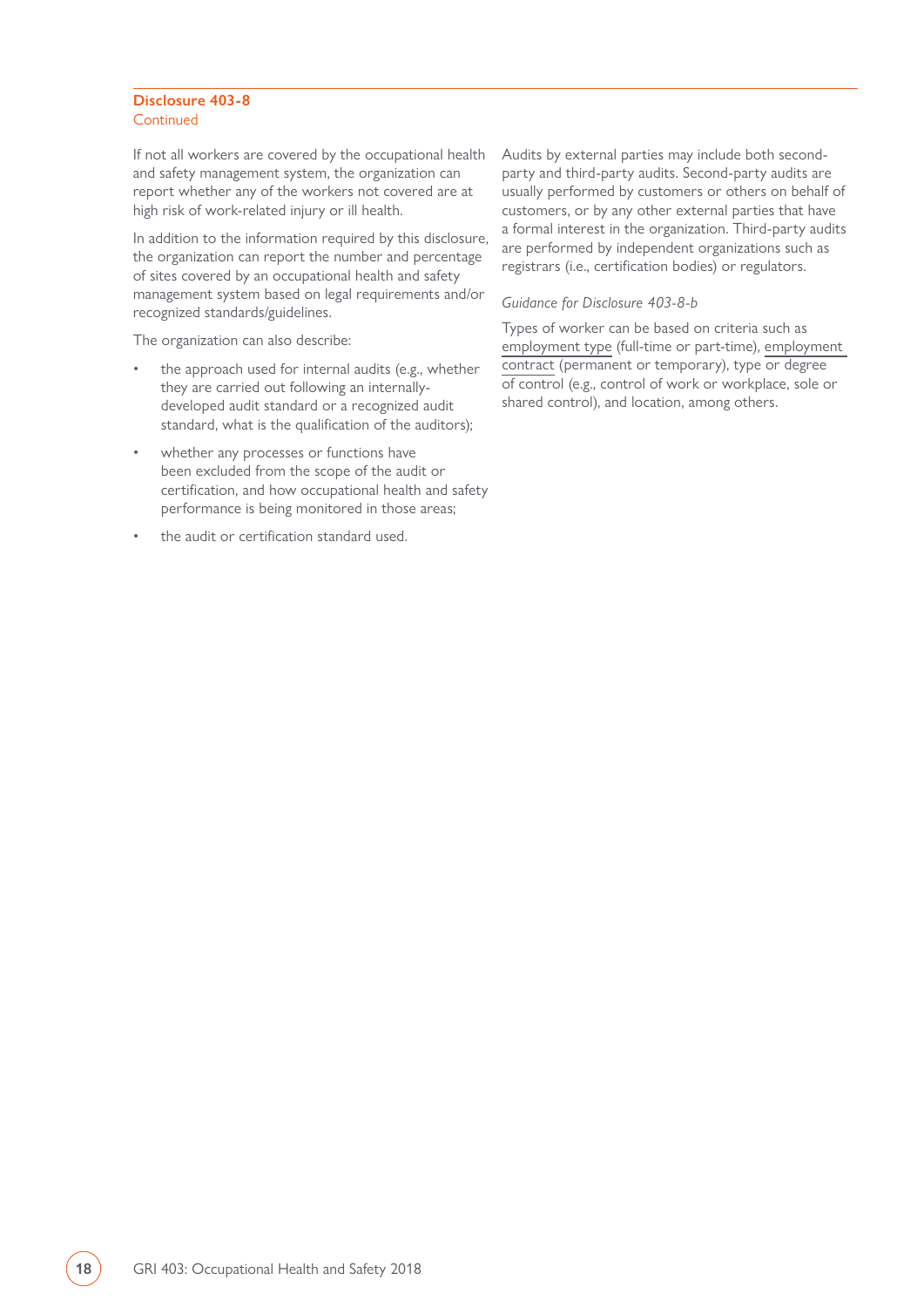### <span id="page-18-0"></span>**Disclosure 403-9** Work-related injuries

#### **Reporting requirements**

**The reporting organization shall report the following information:**

- **a. For all [employees](#page-24-3):**
	- **i. The number and rate of fatalities as a result of [work-related injury](#page-29-1);**
	- **ii. The number and rate of [high-consequence work-related injuries](#page-25-4) (excluding fatalities);**
	- **iii. The number and rate of [recordable work-related injuries;](#page-27-3)**
	- **iv. The main types of work-related injury;**
	- **v. The number of hours worked.**
- **b. For all workers who are not employees but whose work and/or workplace is controlled by the organization:**
	- **i. The number and rate of fatalities as a result of work-related injury;**
	- **ii. The number and rate of high-consequence work-related injuries (excluding fatalities);**
	- **iii. The number and rate of recordable work-related injuries;**
	- **iv. The main types of work-related injury;**
	- **v. The number of hours worked.**
- **c. The work-related [hazards](#page-28-2) that pose a [risk](#page-26-3) of high-consequence injury, including:**
	- **i. how these hazards have been determined;**
	- **ii. which of these hazards have caused or contributed to high-consequence injuries during the reporting period;**
	- **iii. actions taken or underway to eliminate these hazards and minimize risks using the [hierarchy of controls.](#page-25-1)**
- **d. Any actions taken or underway to eliminate other work-related hazards and minimize risks using the hierarchy of controls.**
- **e. Whether the rates have been calculated based on 200,000 or 1,000,000 hours worked.**
- **f. Whether and, if so, why any workers have been excluded from this disclosure, including the types of worker excluded.**
- **g. Any contextual information necessary to understand how the data have been compiled, such as any standards, methodologies, and assumptions used.**
- **2.1 When compiling the information specified in Disclosure 403-9, the reporting organization shall:**
	- **2.1.1 exclude fatalities in the calculation of the number and rate of high-consequence workrelated injuries;**
	- **2.1.2 include fatalities as a result of work-related injury in the calculation of the number and rate of recordable work-related injuries;**
	- **2.1.3 include injuries as a result of [commuting incidents](#page-24-4) only where the transport has been organized by the organization;**

#### **Disclosure 403-9**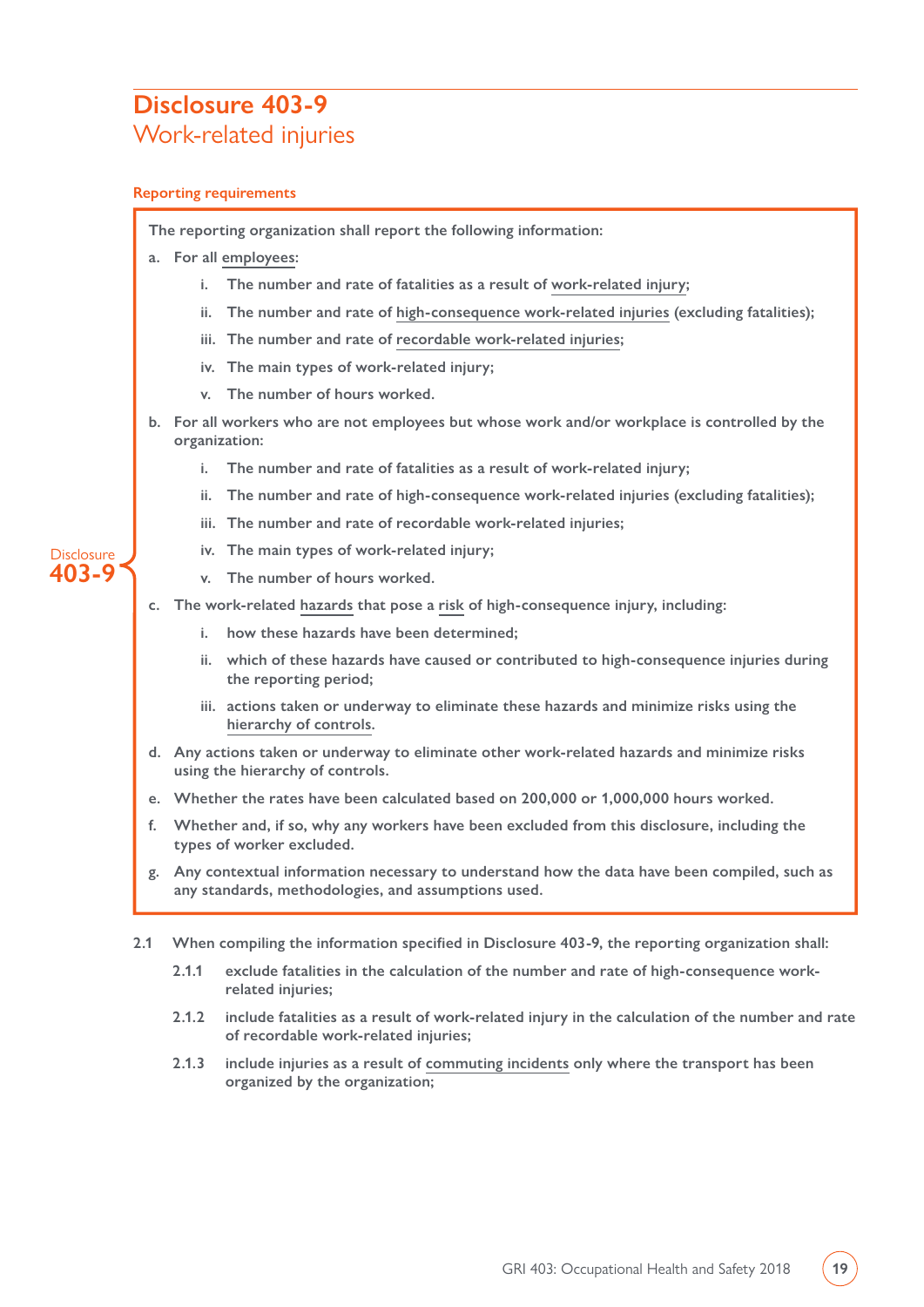#### **Disclosure 403-9 Continued**

**2.1.4 calculate the rates based on either 200,000 or 1,000,000 hours worked, using the following formulas:**

| Rate of fatalities as a<br>result of work-related<br>injury                 | $=$ | Number of fatalities as<br>a result of work-related<br>injury<br>Number of<br>hours worked                      | x [200,000 or 1,000,000] |
|-----------------------------------------------------------------------------|-----|-----------------------------------------------------------------------------------------------------------------|--------------------------|
| Rate of high-consequence<br>work-related injuries<br>(excluding fatalities) | $=$ | Number of high-<br>consequence work-<br>related injuries<br>(excluding fatalities)<br>Number of<br>hours worked | x [200,000 or 1,000,000] |
|                                                                             |     |                                                                                                                 |                          |
| Rate of recordable<br>work-related injuries                                 | Ξ   | Number of recordable<br>work-related injuries<br>Number of<br>hours worked                                      | x [200,000 or 1,000,000] |

#### **Reporting recommendations**

2.2 The reporting organization should report the following additional information:

- 2.2.1 If the numbers and rates reported are significantly higher for certain types of injury, countries, business lines, or workers' demographics (e.g., sex, gender, migrant status, age, or worker type), a breakdown of these data;
- 2.2.2 A breakdown of the number of recordable work-related injuries by type of [incident;](#page-29-0)
- 2.2.3 If chemical hazards have been identified in Disclosure 403-9-c, a list of the chemicals;
- 2.2.4 The number of [high-potential work-related incidents](#page-25-5) identified;
- 2.2.5 The number of [close calls](#page-24-5) identified.

#### **Guidance**

#### *Guidance for Disclosure 403-9*

This disclosure covers [work-related injuries.](#page-29-1) Data on work-related injuries are a measure of the extent of harm suffered by workers; they are not a measure of safety.

An increase in the number or rate of reported incidents does not necessarily mean that there have been a greater number of incidents than before; it can indicate an improvement in the recording and reporting of incidents.

If an increase in the number or rate of reported incidents is the result of the organization's actions to improve the reporting and recording of fatalities, injuries, and ill health, or its actions to expand the scope of its management system to cover more workers or workplaces, the reporting organization can explain this and report on these actions and their results.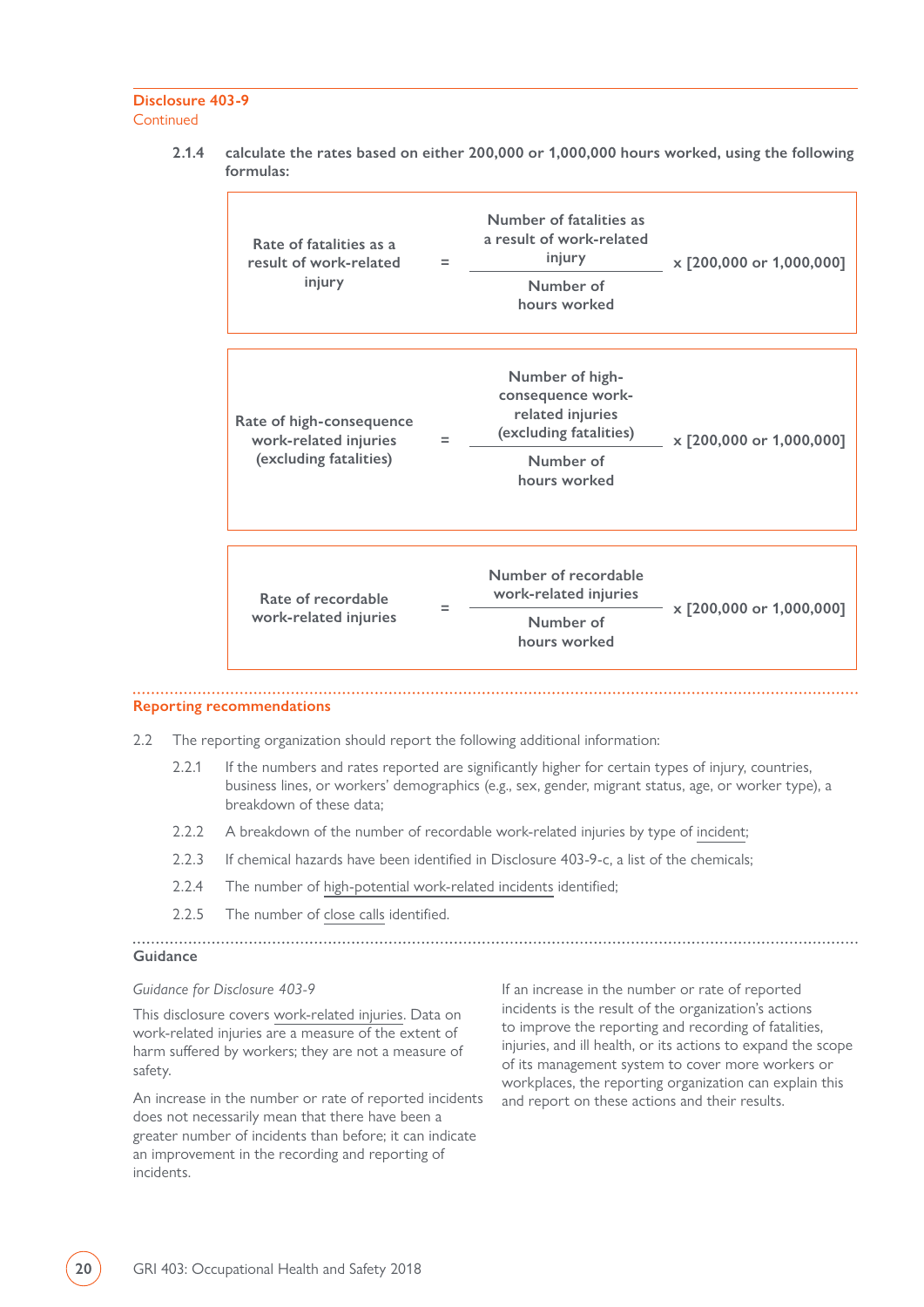#### <span id="page-20-0"></span>**Disclosure 403-9** Continued

Types of work-related injury can include death, amputation of a limb, laceration, fracture, hernia, burns, loss of consciousness, and paralysis, among others.

In the context of this Standard, work-related musculoskeletal disorders are covered under ill health (and not injuries) and are to be reported using [Disclosure 403-10.](#page-22-0) If the organization operates in a jurisdiction where worker compensation systems classify musculoskeletal disorders as injuries, the organization can explain this and report these disorders using Disclosure 403-9. See references 5 and 16 in the [References section](#page-30-0) for a list of musculoskeletal disorders.

Injuries involving members of the public as a result of a work-related incident are not included in this disclosure, but the organization can report this information separately. For example, the organization can report incidents where a vehicle driven by a worker causes the deaths of other road users or incidents where visitors are injured during their visit to the organization's workplace.

#### *Guidance for reporting on high-consequence work-related injuries*

As per the definition of [recordable work-related injury](#page-27-3), the organization is required to report all work-related injuries as part of the 'number and rate of recordable work-related injuries'. In addition, the organization is required to separately report [high-consequence work](#page-25-4)[related injuries](#page-25-4), with a breakdown by:

- fatalities, to be reported using Disclosures 403-9-a-i and 403-9-b-i.
- other injuries from which the worker cannot recover (e.g., amputation of a limb), or does not or is not expected to recover fully to pre-injury health status within 6 months (e.g., fracture with complications), to be reported using Disclosures 403-9-a-ii and 403-9-b-ii.

The definition of 'high-consequence work-related injury' uses 'recovery time', instead of 'lost time', as the criterion for determining the severity of an injury. Lost time is an indicator of the loss of productivity for an organization as a result of a work-related injury; it does not necessarily indicate the extent of harm suffered by a worker.

'Recovery time', in contrast, refers to the time needed for a worker to recover fully to pre-injury health status; it does not refer to the time needed for a worker to return to work. In some cases, a worker might return to work before full recovery.

In addition to reporting information on highconsequence work-related injuries based on recovery time as required by this disclosure, the organization can also report the number and rate of work-related injuries that resulted in lost-workday cases, the average number of lost days per lost-workday case, the number of lost workdays, and the absentee rate.

#### *Guidance for Disclosure 403-9-c*

This disclosure covers work-related [hazards](#page-28-2) that pose a [risk](#page-26-3) of [high-consequence injury](#page-25-4) if not controlled, even when there are control measures in place. The hazards might have been identified proactively through risk assessment, or reactively as a result of either a [high](#page-25-5)[potential incident](#page-25-5) or a high-consequence injury.

Examples of work-related hazards causing or contributing to high-consequence injuries include excessive workload demands, tripping hazards, or exposure to flammable materials.

If the identified work-related hazards vary significantly across different locations, the organization may group or disaggregate these by relevant categories, such as by geographical area or business line. Similarly, if there are a high number of hazards, the organization may group or categorize them to facilitate reporting.

When reporting how it has determined which workrelated hazards pose a risk of high-consequence injury using Disclosure 403-9-c-i, the organization can describe the criteria or threshold used to determine which hazards pose such a risk and which do not. The processes to identify hazards and assess risks, and to apply the hierarchy of controls, are reported using [Disclosure 403-2-a](#page-9-0).

Disclosure 403-9-c-ii does not require reporting which work-related hazards have caused or contributed to which high-consequence injuries during the reporting period; it requires the aggregate analysis of all workrelated hazards that resulted in high-consequence injuries.

If a work-related incident resulting in a high-consequence injury is still under investigation at the end of the reporting period, the organization can state this in the report. The organization can report on actions taken during the reporting period to eliminate hazards and minimize risks that were identified, or to address workrelated incidents that took place, in prior reporting periods.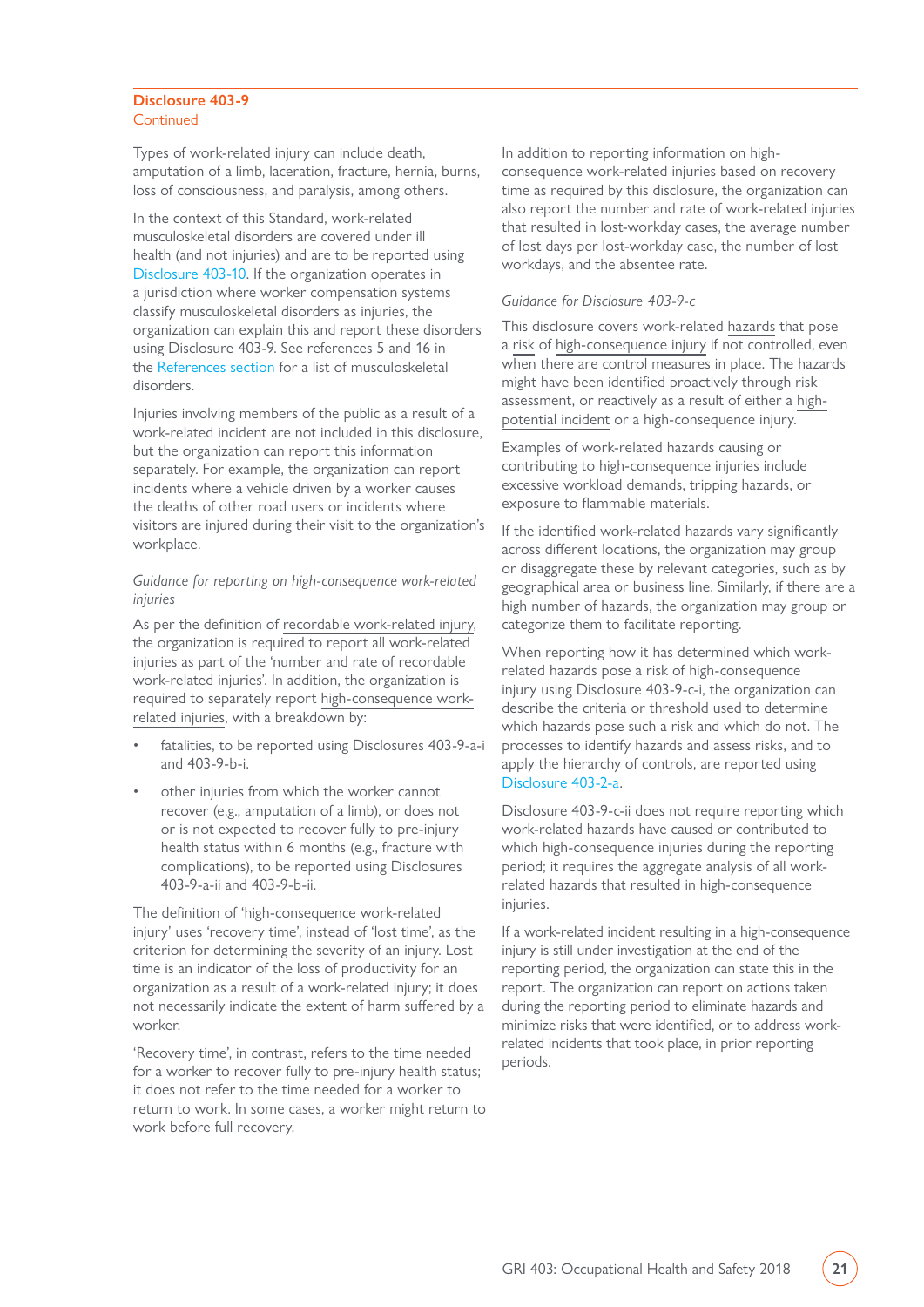#### <span id="page-21-0"></span>**Disclosure 403-9** Continued

#### *Guidance for Disclosure 403-9-d*

This disclosure covers any actions taken or underway to eliminate other work-related hazards and minimize risks (i.e., not covered in Disclosure 403-9-c) using the hierarchy of controls. This disclosure can include actions taken in response to non-[high-consequence work](#page-25-4)[related injuries](#page-25-4), and [work-related incidents](#page-29-0) with low probability of causing high-consequence injuries.

#### *Guidance for Disclosure 403-9-f*

Types of worker can be based on criteria such as [employment type](#page-24-1) (full-time or part-time), [employment](#page-24-2)  [contract](#page-24-2) (permanent or temporary), type or degree of control (e.g., control of work or workplace, sole or shared control), and location, among others.

#### *Guidance for Disclosure 403-9-g*

If the organization follows the ILO code of practice on *Recording and notification of occupational accidents and diseases*, it can state this in response to Disclosure 403-9-g.

If the organization does not follow the ILO code of practice, it can indicate which system of rules it applies in recording and reporting work-related injuries and its relationship to the ILO code of practice.

If the organization cannot directly calculate the number of hours worked, it may estimate this on the basis of normal or standard hours of work, taking into account entitlements to periods of paid leave of absence from work (e.g., paid vacations, paid sick leave, public holidays) and explain this in the report.

When the organization cannot directly calculate or estimate the number of hours worked (e.g., because the workers performed non-routine work during an emergency situation, or because the performed work was not paid for by the hour), it is required to provide a reason for this omission as set out in *GRI 101: Foundation*. See [clause 3.2 in](https://www.globalreporting.org/standards/media/1036/gri-101-foundation-2016.pdf#page=24) *GRI 101* for requirements on reasons for omission.

#### *Guidance for clause 2.1.3*

Clause 2.1.3 requires the organization to include injuries as a result of [commuting incidents](#page-24-4) in cases where the transport has been organized by the organization (e.g., company or contracted bus or vehicle). The organization can report other commuting incidents separately; for example if this information is to be reported under local law.

#### *Guidance for clause 2.1.4*

Clause 2.1.4 requires the organization to calculate the

rates based on either 200,000 or 1,000,000 hours worked.

Standardized rates allow for meaningful comparisons of statistics, for example between different periods or organizations, or help account for differences in the number of workers in the reference group and the number of hours worked by them.

A rate based on 200,000 hours worked indicates the number of work-related injuries per 100 full-time workers over a one-year timeframe, based on the assumption that one full-time worker works 2,000 hours per year. For example, a rate of 1.0 means that, on average, there is one work-related injury for every group of 100 full-time workers over a one-year timeframe. A rate based on 1,000,000 hours worked indicates the number of work-related injuries per 500 full-time workers over a one-year timeframe.

A rate based on 200,000 hours worked might be more suitable for small organizations.

In addition to standardized rates, this disclosure requires the organization to report absolute data (i.e., numbers), to allow information users to calculate the rates themselves using other methodologies if needed.

#### *Guidance for clauses 2.2.1 and 2.2.2*

Target 8.8 of the UN Sustainable Development Goals aims to 'protect labour rights and promote safe and secure working environments for all workers, including migrant workers, in particular women migrants, and those in precarious employment'. Some groups might be at increased risk of work-related injury due to demographic factors such as sex, gender, migrant status, or age; it can thus be beneficial to break down data on work-related injuries by these demographic criteria. See reference 14 in the [References section](#page-30-0).

ILO Convention 143 'Migrant Workers (Supplementary Provisions) Convention' defines 'migrant worker' as 'a person who migrates or who has migrated from one country to another with a view to being employed otherwise than on his own account and includes any person regularly admitted as a migrant worker'. See ILO Convention 143 for more guidance.

If the data on work-related injuries are driven primarily by certain types of injury (e.g., amputation, paralysis) or incident (e.g., explosion, road accident), the organization can provide a breakdown of this information.

#### *References*

See reference 10 in the [References section](#page-30-0).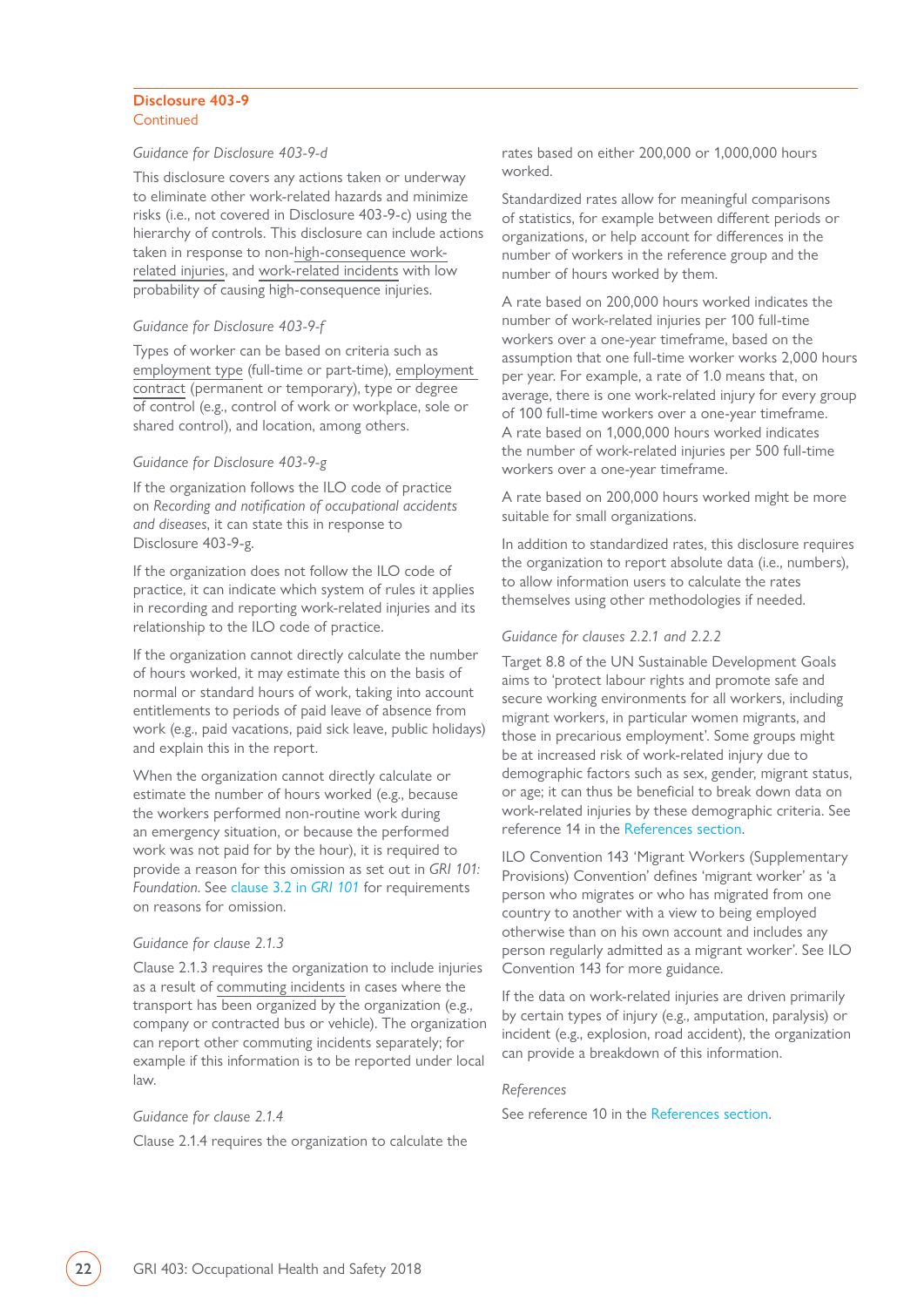### <span id="page-22-0"></span>**Disclosure 403-10** Work-related ill health

#### **Reporting requirements**

**The reporting organization shall report the following information:**

- **a. For all [employees](#page-24-3):**
	- **i. The number of fatalities as a result of [work-related ill health;](#page-29-1)**
	- **ii. The number of cases of [recordable work-related ill health](#page-27-3);**
	- **iii. The main types of work-related ill health.**
- **b. For all workers who are not employees but whose work and/or workplace is controlled by the organization:**
	- **i. The number of fatalities as a result of work-related ill health;**
	- **ii. The number of cases of recordable work-related ill health;**
	- **iii. The main types of work-related ill health.**
- **c. The work-related [hazards](#page-28-2) that pose a [risk](#page-26-3) of ill health, including:**
	- **i. how these hazards have been determined;**
	- **ii. which of these hazards have caused or contributed to cases of ill health during the reporting period;**
	- **iii. actions taken or underway to eliminate these hazards and minimize risks using the [hierarchy of controls.](#page-25-1)**
- **d. Whether and, if so, why any workers have been excluded from this disclosure, including the types of worker excluded.**
- **e. Any contextual information necessary to understand how the data have been compiled, such as any standards, methodologies, and assumptions used.**
- **2.3 When compiling the information specified in Disclosure 403-10, the reporting organization shall include fatalities as a result of work-related ill health in the calculation of the number of cases of recordable work-related ill health.**

**Reporting recommendations**

- 2.4 The reporting organization should report the following additional information:
	- 2.4.1 If the numbers reported are significantly higher for certain types of ill health, countries, business lines, or workers' demographics (e.g., sex, gender, migrant status, age, or worker type), a breakdown of these data;
	- 2.4.2 If chemical hazards have been identified in Disclosure 403-10-c, a list of the chemicals;
	- 2.4.3 The number of employees and workers who are not employees but whose work and/or workplace is controlled by the organization, exposed to each hazard identified in Disclosure 403-10-c.

#### **Disclosure 403-10**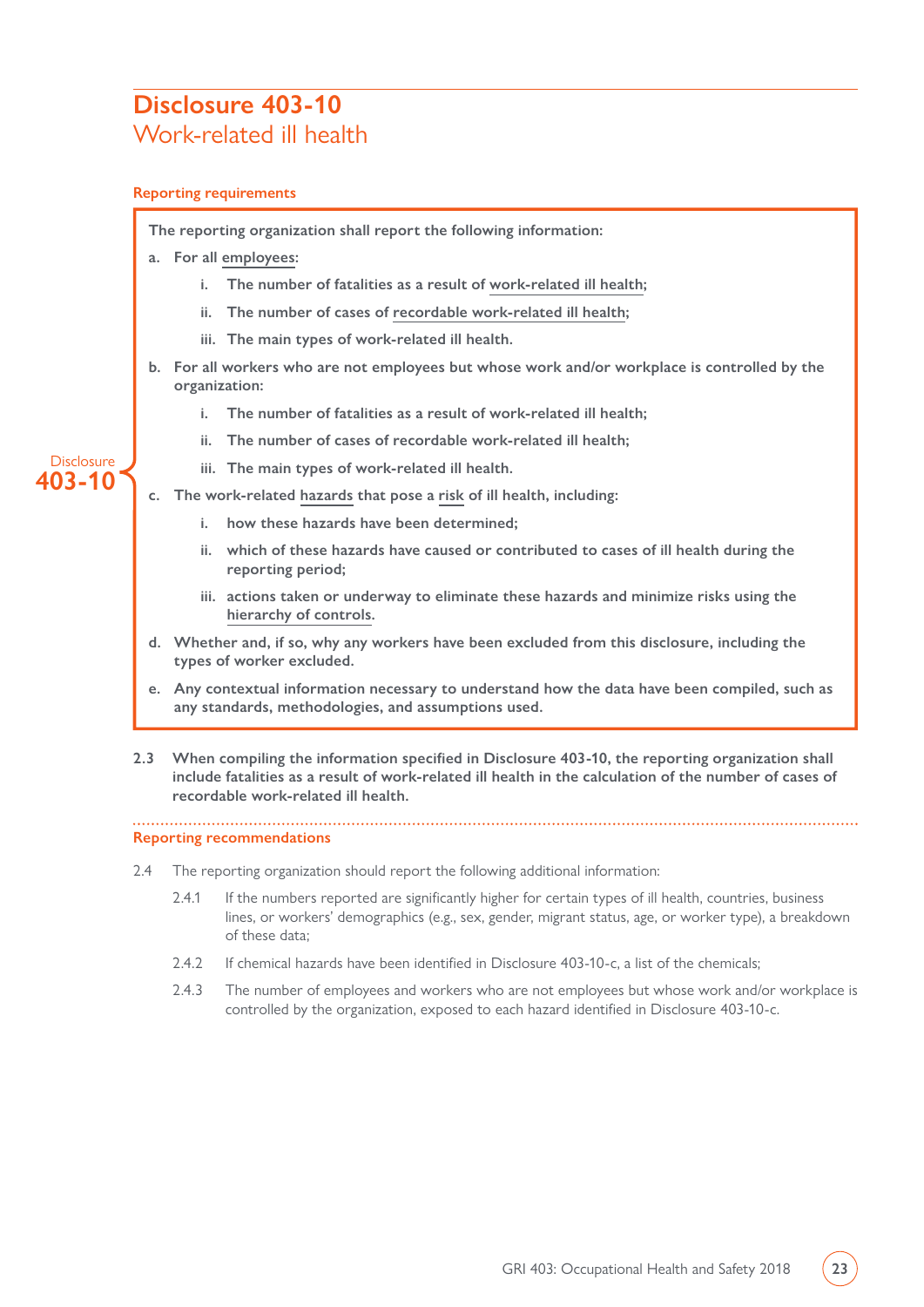#### **Disclosure 403-10** Continued

#### **Guidance**

#### *Guidance for Disclosure 403-10*

[Work-related ill health](#page-29-1) can include acute, recurring, and chronic health problems caused or aggravated by work conditions or practices. They include musculoskeletal disorders, skin and respiratory diseases, malignant cancers, diseases caused by physical agents (e.g., noise-induced hearing loss, vibration-caused diseases), and mental illnesses (e.g., anxiety, post-traumatic stress disorder). This disclosure covers, but is not limited to, the diseases included in the *ILO List of Occupational Diseases*. In the context of this Standard, work-related musculoskeletal disorders are covered under ill health (and not injuries) and are to be reported using this disclosure. See references 5 and 16 in the [References section.](#page-30-0)

This disclosure covers all cases of work-related ill health notified to the reporting organization or identified by the organization through medical surveillance, during the reporting period. The organization might be notified of cases of work-related ill health through reports by affected workers, compensation agencies, or healthcare professionals. The disclosure may include cases of workrelated ill health that were detected during the reporting period among former workers. If the organization determines, for example through investigation, that the notified case of work-related ill health is not due to exposure whilst working for the organization, it can explain this in the report.

This disclosure covers both short-latency and longlatency work-related ill health. Latency refers to the time period between exposure and the onset of ill health.

Many cases of long-latency work-related ill health go undetected; if detected, they might not necessarily be due to exposures with one employer. For example, a worker might be exposed to asbestos while working for different employers over time, or might suffer from a long-latency disease that turns fatal many years after the worker has left the organization. For this reason, data on work-related ill health are to be complemented with information on [work-related hazards](#page-28-2).

In some situations, an organization might not be able to collect or publicly disclose data on work-related ill health. The following are examples of these situations:

- National or regional regulations, contractual obligations, health insurance provisions, and other legal requirements related to the privacy of workers' health-related information, might prevent organizations from collecting, maintaining, and publicly reporting these data.
- The nature of information on workers' exposure to psychosocial factors, largely based on self-disclosure and in many instances protected under healthcare privacy regulations, might limit organizations in disclosing this information.

In these situations, the organization is required to provide a reason for omission of these data as set out in *GRI 101: Foundation*. See [clause 3.2 in](https://www.globalreporting.org/standards/media/1036/gri-101-foundation-2016.pdf#page=24) *GRI 101* for requirements on reasons for omission.

Cases of ill health involving members of the public as a result of a work-related incident are not included in this disclosure, but the organization can report this information separately. An example of such an incident is when a chemical substance spill causes ill health among members of a nearby community.

#### *Guidance for Disclosure 403-10-c*

This disclosure includes [exposures](#page-24-6) to the 'International Agency for Research on Cancer (IARC) Group 1' (carcinogenic to humans), 'IARC Group 2A' (probably carcinogenic to humans), and 'IARC Group 2B' (possibly carcinogenic to humans) agents. See references 17 and 18 in the [References section](#page-30-0).

See Guidance for [Disclosure 403-9-c](#page-20-0) for more information on reporting on hazards.

#### *Guidance for Disclosure 403-10-d*

Types of worker can be based on criteria such as [employment type](#page-24-1) (full-time or part-time), [employment](#page-24-2)  [contract](#page-24-2) (permanent or temporary), type or degree of control (e.g., control of work or workplace, sole or shared control), and location, among others.

#### *Guidance for Disclosure 403-10-e*

If the organization follows the ILO code of practice on *Recording and notification of occupational accidents and diseases*, it can state this in response to Disclosure 403-10-e.

If the organization does not follow the ILO code of practice, it can indicate which system of rules it applies in recording and reporting work-related ill health and its relationship to the ILO code of practice.

#### *Guidance for clause 2.4.1*

If the data on work-related ill health are driven primarily by certain types of ill health or disease (e.g., respiratory diseases, skin diseases) or incident (e.g., exposure to bacteria or viruses), the organization can provide a breakdown of this information.

#### See also [Guidance for clauses 2.2.1 and 2.2.2.](#page-21-0)

#### *References*

See references 5, 10, and 16 in the [References section.](#page-30-0)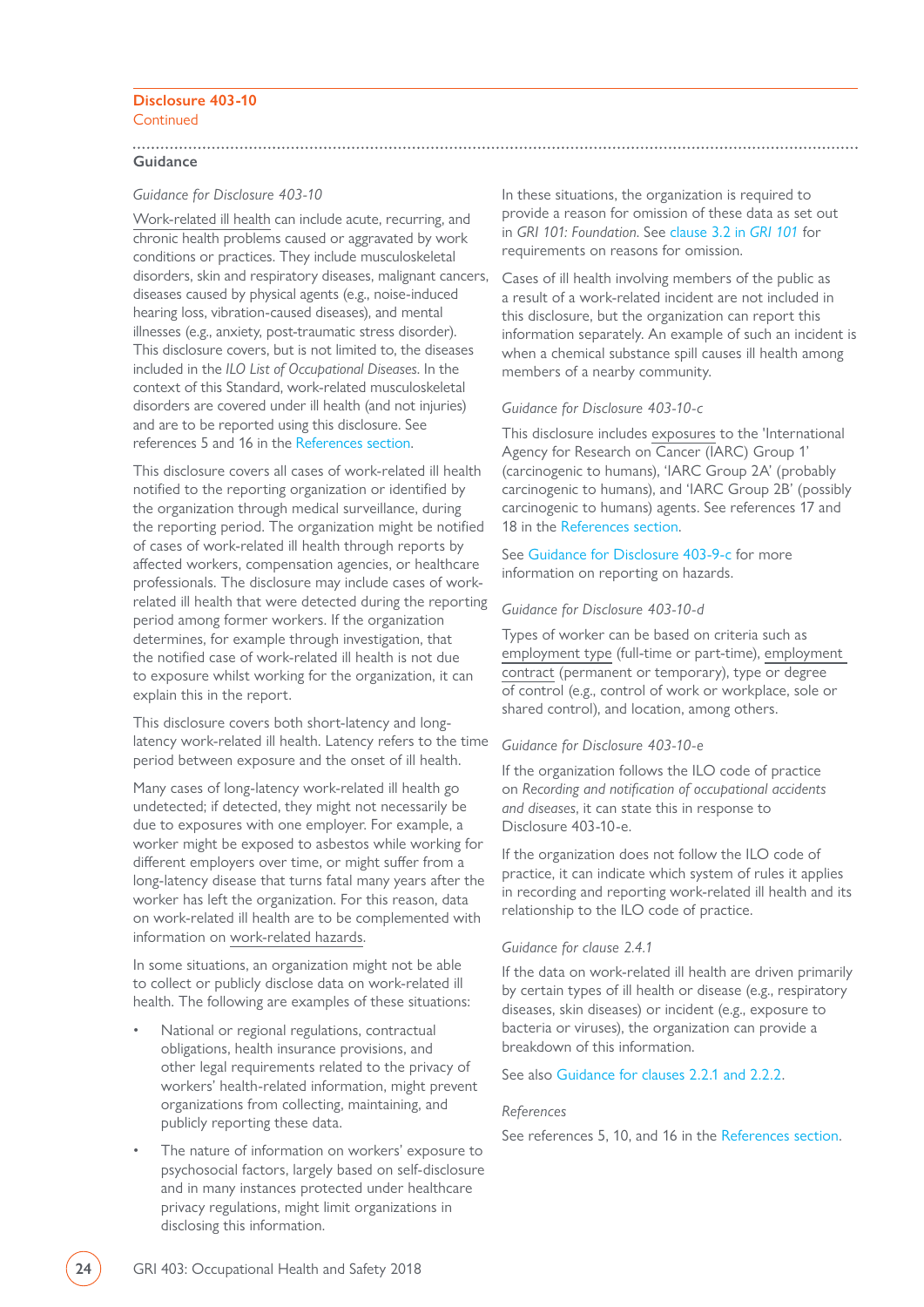# <span id="page-24-0"></span>**Glossary**

This Glossary includes definitions for terms used in this Standard, which apply when using this Standard. These definitions may contain terms that are further defined in the complete *[GRI Standards Glossary](https://www.globalreporting.org/standards/media/1913/gri-standards-glossary.pdf)*.

All defined terms are underlined. If a term is not defined in this Glossary or in the complete *GRI Standards Glossary*, definitions that are commonly used and understood apply.

#### <span id="page-24-5"></span>**close call**

[work-related incident](#page-29-0) where no [injury or ill health](#page-29-1) occurs, but which has the potential to cause these

**Note 1:** A 'close call' might also be referred to as a 'near-miss' or 'near-hit'.

**Note 2:** This definition is based on ISO 45001:2018.

#### <span id="page-24-4"></span>**commuting incident**

incident that occurs when the [worker](#page-28-4) is traveling between a place of private activity (e.g., residence, restaurant) and a place of work or workplace

**Note:** Modes of travel include motor vehicles (e.g., motorcycles, cars, trucks, buses), railed vehicles (e.g., trains, trams), bicycles, aircrafts, and walking, among others.

#### <span id="page-24-3"></span>**employee**

individual who is in an employment relationship with the organization, according to national law or its application

#### <span id="page-24-2"></span>**employment contract**

contract as recognized under national law or practice that can be written, verbal, or implicit (that is, when all the characteristics of employment are present but without a written or witnessed verbal contract)

*Indefinite or permanent contract*: A permanent employment contract is a contract with an [employee,](#page-24-3) for fulltime or part-time work, for an indeterminate period.

*Fixed term or temporary contract*: A fixed term employment contract is an employment contract as defined above that ends when a specific time period expires, or when a specific task that has a time estimate attached is completed. A temporary employment contract is of limited duration, and is terminated by a specific event, including the end of a project or work phase or return of replaced employees.

#### <span id="page-24-1"></span>**employment type**

*Full-time*: A 'full-time [employee'](#page-24-3) is an employee whose working hours per week, month, or year are defined according to national legislation and practice regarding working time (such as national legislation which defines that 'full-time' means a minimum of nine months per year and a minimum of 30 hours per week).

*Part-time*: A 'part-time employee' is an employee whose working hours per week, month, or year are less than 'full-time' as defined above.

#### <span id="page-24-6"></span>**exposure**

quantity of time spent at or the nature of contact with certain environments that possess various degrees and kinds of [hazard](#page-28-2), or proximity to a condition that might cause [injury or ill health](#page-29-1) (e.g., chemicals, radiation, high pressure, noise, fire, explosives)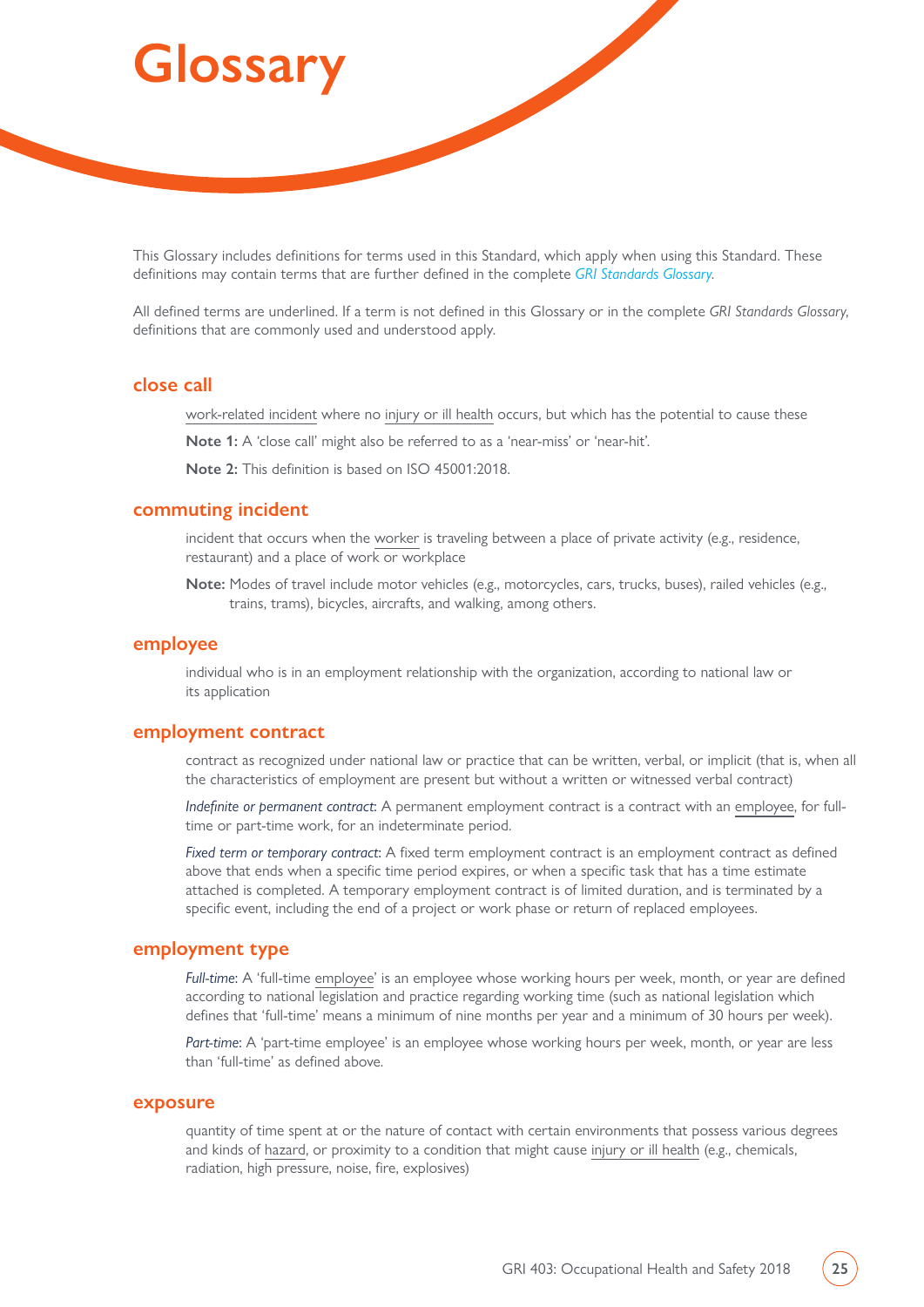#### <span id="page-25-2"></span>**formal agreement**

written document signed by all relevant parties declaring a mutual intention to abide by what is stipulated in the document

**Note:** A formal agreement can include, for example, a local [collective bargaining](https://www.globalreporting.org/standards/media/1913/gri-standards-glossary.pdf) agreement, or a national or international framework agreement.

#### <span id="page-25-3"></span>**formal joint management–worker health and safety committee**

committee composed of management and [worker representatives,](#page-28-3) whose function is integrated into an organizational structure, and which operates according to agreed written policies, procedures, and rules, and helps facilitate worker [participation](#page-28-1) and [consultation](#page-28-0) on matters of occupational health and safety

#### <span id="page-25-0"></span>**health promotion**

process of enabling people to increase control over and improve their health

- **Note 1:** The terms 'health promotion', 'wellbeing', and 'wellness' are often used interchangeably.
- **Note 2:** This definition comes from the World Health Organization (WHO), 'Ottawa Charter for Health Promotion', 1986.

#### <span id="page-25-1"></span>**hierarchy of controls**

systematic approach to enhance occupational health and safety, eliminate [hazards](#page-28-2), and minimize [risks](#page-26-3)

- **Note 1:** The hierarchy of controls seeks to protect workers by ranking the ways in which hazards can be controlled. Each control in the hierarchy is considered less effective than the one before it. The priority is to eliminate the hazard, which is the most effective way to control it.
- **Note 2:** The International Labour Organization (ILO) *Guidelines on Occupational Safety and Health Management Systems* from 2001 and ISO 45001:2018 list the following preventive and protective measures in the following order of priority:
	- eliminate the hazard/risk;
	- substitute the hazard/risk with less hazardous processes, operations, materials, or equipment;
	- control the hazard/risk at source, through the use of engineering controls or organizational measures;
	- minimize the hazard/risk by the design of safe work systems, which include administrative control measures;
	- where residual hazards/risks cannot be controlled by collective measures, provide for appropriate personal protective equipment, including clothing, at no cost, and implement measures to ensure its use and maintenance.

#### <span id="page-25-4"></span>**high-consequence work-related injury**

[work-related injury](#page-29-1) that results in a fatality or in an injury from which the worker cannot, does not, or is not expected to recover fully to pre-injury health status within 6 months

#### <span id="page-25-5"></span>**high-potential work-related incident**

[work-related incident](#page-29-0) with a high probability of causing a [high-consequence injury](#page-25-4)

**Note:** Examples of high-potential incidents might include incidents involving malfunctioning equipment, explosions, or vehicle collisions with a high probability of causing a high-consequence injury.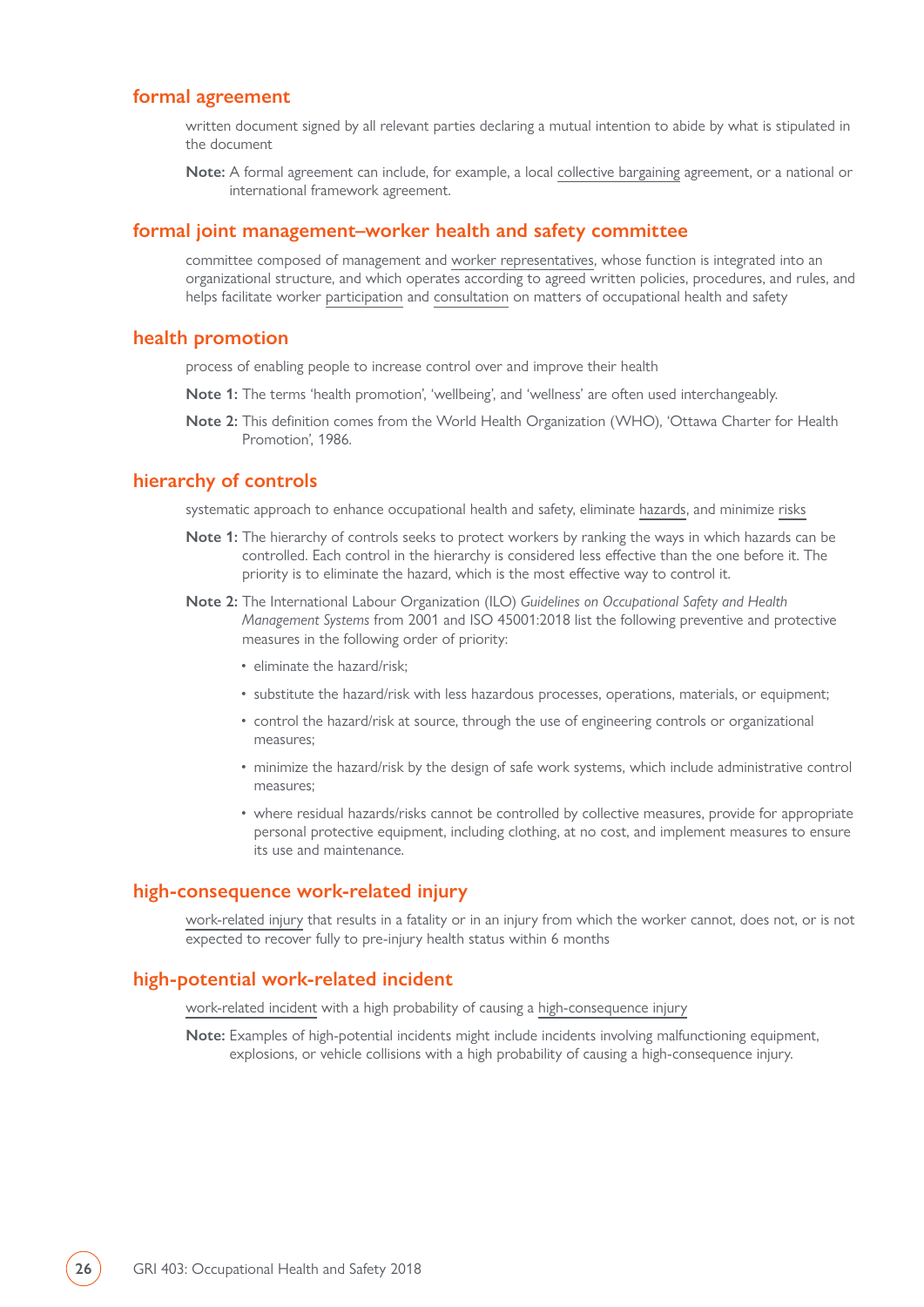#### <span id="page-26-0"></span>**impact**

In the GRI Standards, unless otherwise stated, 'impact' refers to the effect an organization has on the economy, the environment, and/or society, which in turn can indicate its contribution (positive or negative) to [sustainable development.](https://www.globalreporting.org/standards/media/1913/gri-standards-glossary.pdf)

- **Note 1:** In the GRI Standards, the term 'impact' can refer to positive, negative, actual, potential, direct, indirect, short-term, long-term, intended, or unintended impacts.
- **Note 2:** Impacts on the economy, environment, and/or society can also be related to consequences for the organization itself. For example, an impact on the economy, environment, and/or society can lead to consequences for the organization's business model, reputation, or ability to achieve its objectives.

#### <span id="page-26-1"></span>**material topic**

[topic](https://www.globalreporting.org/standards/media/1913/gri-standards-glossary.pdf) that reflects a reporting organization's significant economic, environmental and social [impacts](#page-26-0); or that substantively influences the assessments and decisions of [stakeholders](https://www.globalreporting.org/standards/media/1913/gri-standards-glossary.pdf)

- **Note 1:** For more information on identifying a material topic, see the [Reporting Principles for defining](https://www.globalreporting.org/standards/media/1036/gri-101-foundation-2016.pdf#page=8)  [report content](https://www.globalreporting.org/standards/media/1036/gri-101-foundation-2016.pdf#page=8) in *GRI 101: Foundation*.
- **Note 2:** To prepare a report in accordance with the GRI Standards, an organization is required to report on its material topics.
- **Note 3:** Material topics can include, but are not limited to, the topics covered by the GRI Standards in the 200, 300, and 400 series.

#### <span id="page-26-2"></span>**occupational health and safety management system**

set of interrelated or interacting elements to establish an occupational health and safety policy and objectives, and to achieve those objectives

**Note:** This definition comes from the International Labour Organization (ILO), *Guidelines on Occupational Safety and Health Management Systems, ILO-OSH 2001*, 2001.

#### <span id="page-26-3"></span>**occupational health and safety risk**

combination of the likelihood of occurrence of a work-related hazardous situation or [exposure,](#page-24-6) and the severity of [injury or ill health](#page-29-1) that can be caused by the situation or exposure

**Note:** This definition is based on ISO 45001:2018.

#### <span id="page-26-4"></span>**occupational health services**

services entrusted with essentially preventive functions, and responsible for advising the employer, the [workers](#page-28-4), and their [representatives](#page-28-3) in the undertaking, on the requirements for establishing and maintaining a safe and healthy work environment, which will facilitate optimal physical and mental health in relation to work and the adaptation of work to the capabilities of workers in the light of their state of physical and mental health

**Note 1:** Functions of occupational health services include:

- surveillance of factors in the work environment, including any sanitary installations, canteens, and housing provided to workers, or in work practices, which might affect workers' health;
- surveillance of workers' health in relation to work;
- advice on occupational health, safety, and hygiene;
- advice on ergonomics, and on individual and collective protective equipment;
- promotion of the adaptation of work to the worker;
- organization of first aid and emergency treatment.
- **Note 2:** This definition comes from the International Labour Organization (ILO) Convention 161, 'Occupational Health Services Convention', 1985.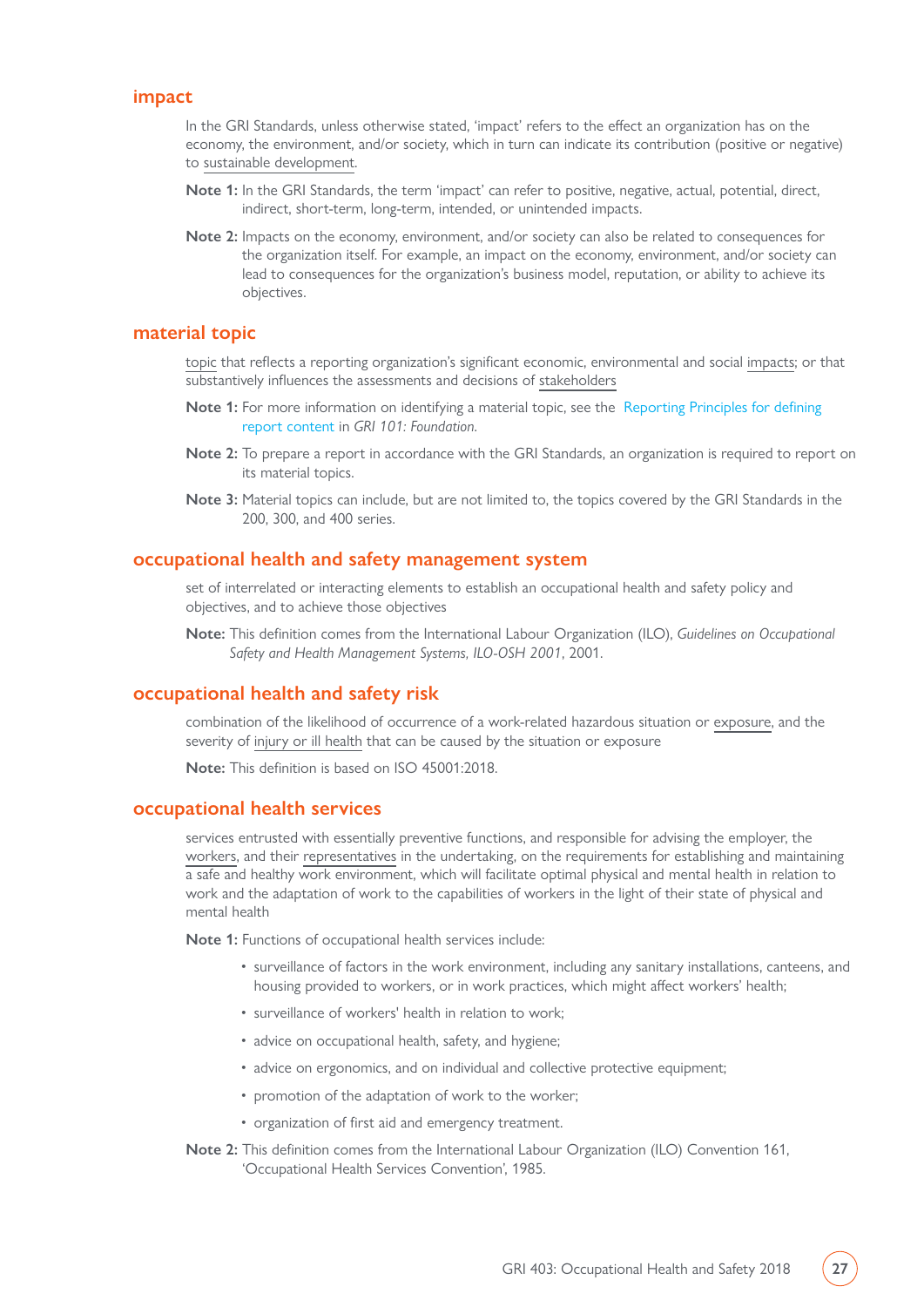#### <span id="page-27-0"></span>**product**

article or substance that is offered for sale or is part of a [service](#page-27-1) delivered by an organization

#### <span id="page-27-3"></span>**recordable work-related injury or ill health**

[work-related injury or ill health](#page-29-1) that results in any of the following: death, days away from work, restricted work or transfer to another job, medical treatment beyond first aid, or loss of consciousness; or significant injury or ill health diagnosed by a physician or other licensed healthcare professional, even if it does not result in death, days away from work, restricted work or job transfer, medical treatment beyond first aid, or loss of consciousness

**Note:** This definition is based on the United States Occupational Safety and Health Administration, *General recording criteria 1904.7*, [https://www.osha.gov/pls/oshaweb/owadisp.show\\_document?p\\_](https://www.osha.gov/pls/oshaweb/owadisp.show_document?p_table=STANDARDS&p_id=9638) [table=STANDARDS&p\\_id=9638,](https://www.osha.gov/pls/oshaweb/owadisp.show_document?p_table=STANDARDS&p_id=9638) accessed on 1 June 2018.

#### <span id="page-27-1"></span>**service**

action of an organization to meet a demand or need

#### <span id="page-27-2"></span>**supplier**

organization or person that provides a [product](#page-27-0) or [service](#page-27-1) used in the [supply chain](https://www.globalreporting.org/standards/media/1913/gri-standards-glossary.pdf) of the reporting organization

**Note 1:** A supplier is further characterized by a genuine direct or indirect commercial relationship with the organization.

**Note 2:** Examples of suppliers can include, but are not limited to:

- Brokers: Persons or organizations that buy and sell products, services, or assets for others, including contracting agencies that supply labor.
- Consultants: Persons or organizations that provide expert advice and services on a legally recognized professional and commercial basis. Consultants are legally recognized as self-employed or are legally recognized as [employees](#page-24-3) of another organization.
- Contractors: Persons or organizations working onsite or offsite on behalf of an organization. A contractor can contract their own [workers](#page-28-4) directly, or contract sub-contractors or independent contractors.
- Distributors: Persons or organizations that supply products to others.
- Franchisees or licensees: Persons or organizations that are granted a franchise or license by the reporting organization. Franchises and licenses permit specified commercial activities, such as the production and sale of a product.
- Home workers: Persons at home or in other premises of their choice, other than the workplace of the employer, who perform work for remuneration and which results in a product or service as specified by the employer, irrespective of who provides the equipment, materials or other inputs used.
- Independent contractors: Persons or organizations working for an organization, a contractor, or a sub-contractor.
- Manufacturers: Persons or organizations that make products for sale.
- Primary producers: Persons or organizations that grow, harvest, or extract raw materials.
- Sub-contractors: Persons or organizations working onsite or offsite on behalf of an organization that have a direct contractual relationship with a contractor or sub-contractor, but not necessarily with the organization. A sub-contractor can contract their own workers directly or contract independent contractors.
- Wholesalers: Persons or organizations that sell products in large quantities to be retailed by others.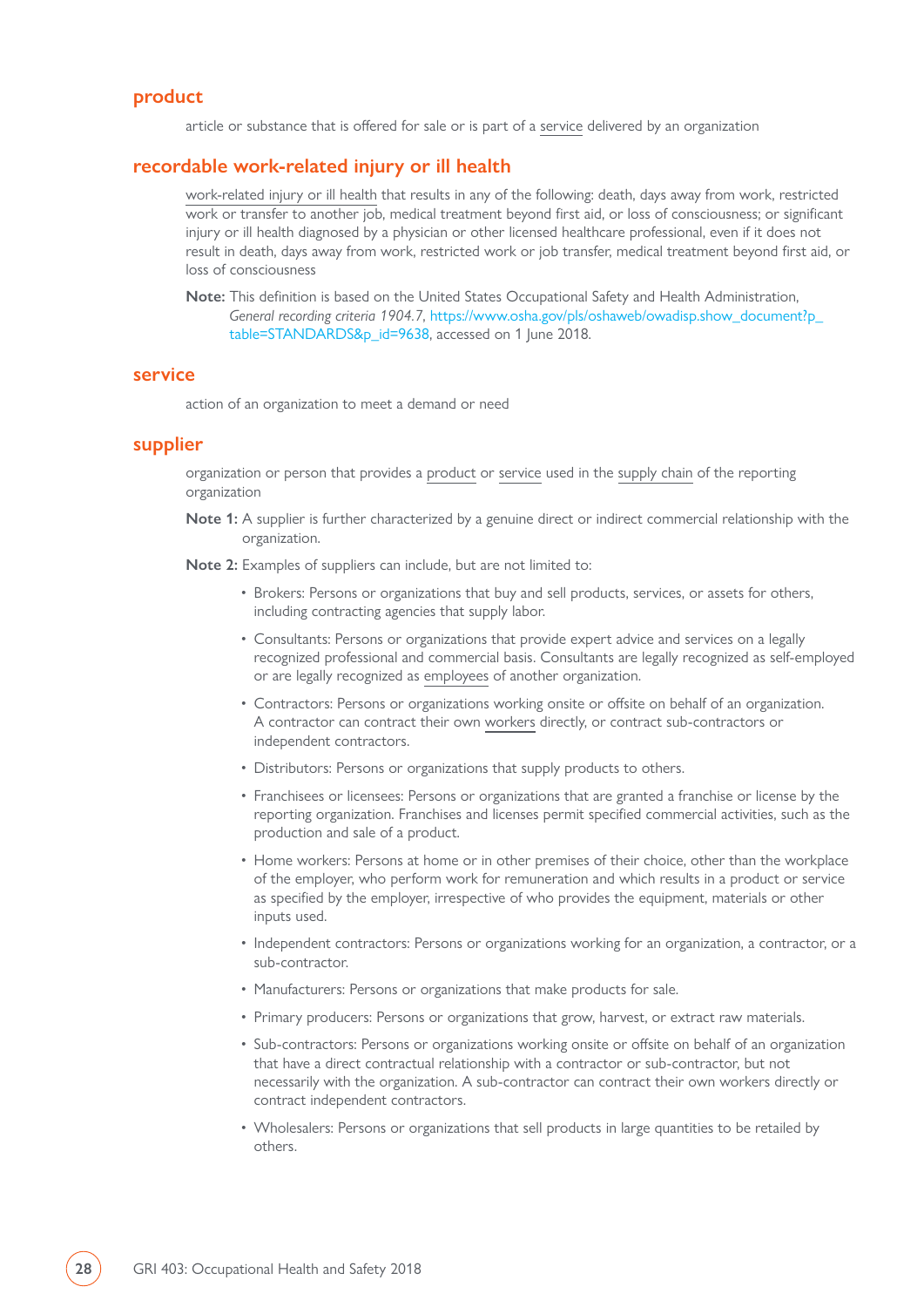#### <span id="page-28-4"></span>**worker**

person that performs work

- **Note 1:** The term 'workers' includes, but is not limited to, [employees.](#page-24-3)
- **Note 2:** Further examples of workers include interns, apprentices, self-employed persons, and persons working for organizations other than the reporting organization, e.g., for [suppliers](#page-27-2).
- **Note 3:** In the context of the GRI Standards, in some cases it is specified whether a particular subset of workers is to be used.

#### <span id="page-28-0"></span>**worker consultation**

seeking of [workers](#page-28-4)' views before making a decision

- **Note 1:** Worker consultation might be carried out through [workers' representatives](#page-28-3).
- **Note 2:** Consultation is a formal process, whereby management takes the views of workers into account when making a decision. Therefore, consultation needs to take place before the decision is made. It is essential to provide timely information to workers or their representatives in order for them to provide meaningful and effective input before decisions are made. Genuine consultation involves dialogue.
- **Note 3:** Worker participation and consultation are two distinct terms with specific meanings. See definition of '[worker participation](#page-28-1)'.

#### <span id="page-28-1"></span>**worker participation**

[workers](#page-28-4)' involvement in decision-making

**Note 1:** Worker participation might be carried out through [workers' representatives.](#page-28-3)

**Note 2:** Worker participation and consultation are two distinct terms with specific meanings. See definition of '[worker consultation'](#page-28-0).

#### <span id="page-28-3"></span>**worker representative**

person who is recognized as such under national law or practice, whether they are:

- a trade union representative, namely, a representative designated or elected by trade unions or by members of such unions; or
- an elected representative, namely, a representative who is freely elected by the workers of the undertaking in accordance with provisions of national laws, regulations, or collective agreements, whose functions do not include activities which are recognized as the exclusive prerogative of trade unions in the country concerned.
- **Note:** This definition comes from the International Labour Organization (ILO) Convention 135, 'Workers' Representatives Convention', 1971.

#### <span id="page-28-2"></span>**work-related hazard**

source or situation with the potential to cause [injury or ill health](#page-29-1)

**Note 1:** Hazards can be:

- physical (e.g., radiation, temperature extremes, constant loud noise, spills on floors or tripping hazards, unguarded machinery, faulty electrical equipment);
- ergonomic (e.g., improperly adjusted workstations and chairs, awkward movements, vibration);
- chemical (e.g., exposure to solvents, carbon monoxide, flammable materials, or pesticides);
- biological (e.g., exposure to blood and bodily fluids, fungi, bacteria, viruses, or insect bites);
- psychosocial (e.g., verbal abuse, harassment, bullying);
- related to work-organization (e.g., excessive workload demands, shift work, long hours, night work, workplace violence).
- **Note 2:** This definition is based on International Labour Organization (ILO) *Guidelines on Occupational Safety and Health Management Systems* from 2001 and ISO 45001:2018.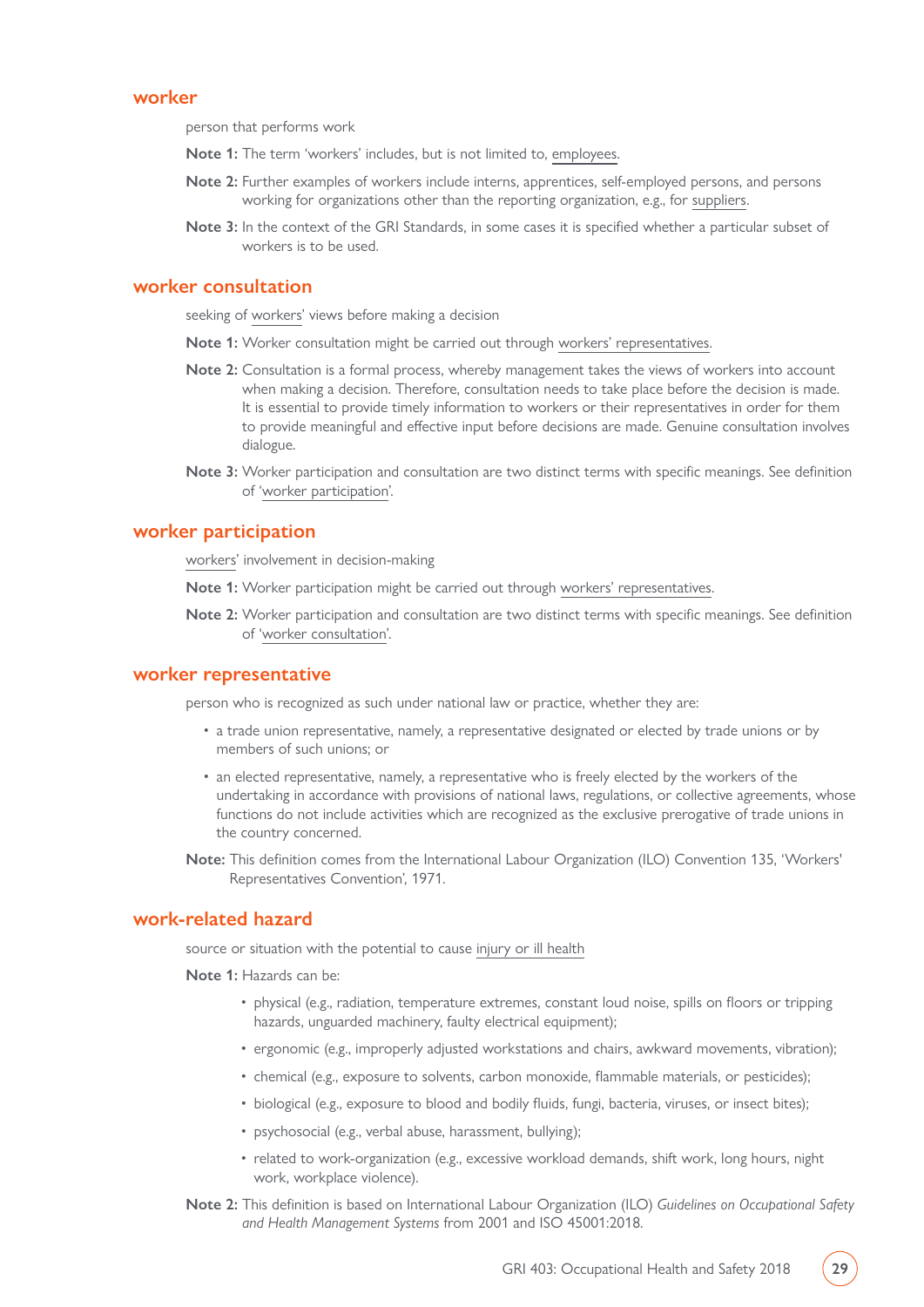#### <span id="page-29-0"></span>**work-related incident**

occurrence arising out of or in the course of work that could or does result in [injury or ill health](#page-29-1)

- **Note 1:** This definition is based on ISO 45001:2018.
- **Note 2:** Incidents might be due to, for example, electrical problems, explosion, fire; overflow, overturning, leakage, flow; breakage, bursting, splitting; loss of control, slipping, stumbling and falling; body movement without stress; body movement under/with stress; shock, fright; workplace violence or harassment (e.g., sexual harassment).
- **Note 3:** An incident that results in injury or ill health is often referred to as an 'accident'. An incident that has the potential to result in injury or ill health but where none occurs is often referred to as a ['close call](#page-24-5)', 'near-miss', or 'near-hit'.

#### <span id="page-29-1"></span>**work-related injury or ill health**

negative impacts on health arising from [exposure](#page-24-6) to [hazards](#page-28-2) at work

- **Note 1:** This definition is based on the International Labour Organization (ILO), *Guidelines on Occupational Safety and Health Management Systems, ILO-OSH 2001*, 2001.
- **Note 2:** 'Ill health' indicates damage to health and includes diseases, illnesses, and disorders. The terms 'disease', 'illness', and 'disorder' are often used interchangeably and refer to conditions with specific symptoms and diagnoses.
- **Note 3:** Work-related injuries and ill health are those that arise from exposure to hazards at work. Other types of incident can occur that are not connected with the work itself. For example, the following incidents are not considered to be work related:
	- a worker suffers a heart attack while at work that is unconnected with work;
	- a worker driving to or from work is injured in a car accident (where driving is not part of the work, and where the transport has not been organized by the employer);
	- a worker with epilepsy has a seizure at work that is unconnected with work.
- **Note 4:** *Traveling for work:* Injuries and ill health that occur while a worker is traveling are work related if, at the time of the injury or ill health, the worker was engaged in work activities 'in the interest of the employer'. Examples of such activities include traveling to and from customer contacts; conducting job tasks; and entertaining or being entertained to transact, discuss, or promote business (at the direction of the employer).

 *Working at home:* Injuries and ill health that occur when working at home are work related if the injury or ill health occurs while the worker is performing work at home, and the injury or ill health is directly related to the performance of work rather than the general home environment or setting.

*Mental illness:* A mental illness is considered to be work related if it has been notified voluntarily by the worker and is supported by an opinion from a licensed healthcare professional with appropriate training and experience stating that the illness is work related.

 For more guidance on determining 'work-relatedness', see the United States Occupational Safety and Health Administration, *Determination of work-relatedness 1904.5*, [https://www.osha.gov/pls/](https://www.osha.gov/pls/oshaweb/owadisp.show_document?p_table=STANDARDS&p_id=9636) [oshaweb/owadisp.show\\_document?p\\_table=STANDARDS&p\\_id=9636](https://www.osha.gov/pls/oshaweb/owadisp.show_document?p_table=STANDARDS&p_id=9636), accessed on 1 June 2018.

**Note 5:** The terms 'occupational' and 'work-related' are often used interchangeably.

Definitions based on the ISO 45001:2018 standard are reproduced with the permission of the International Organization for Standardization, ISO. Copyright remains with ISO.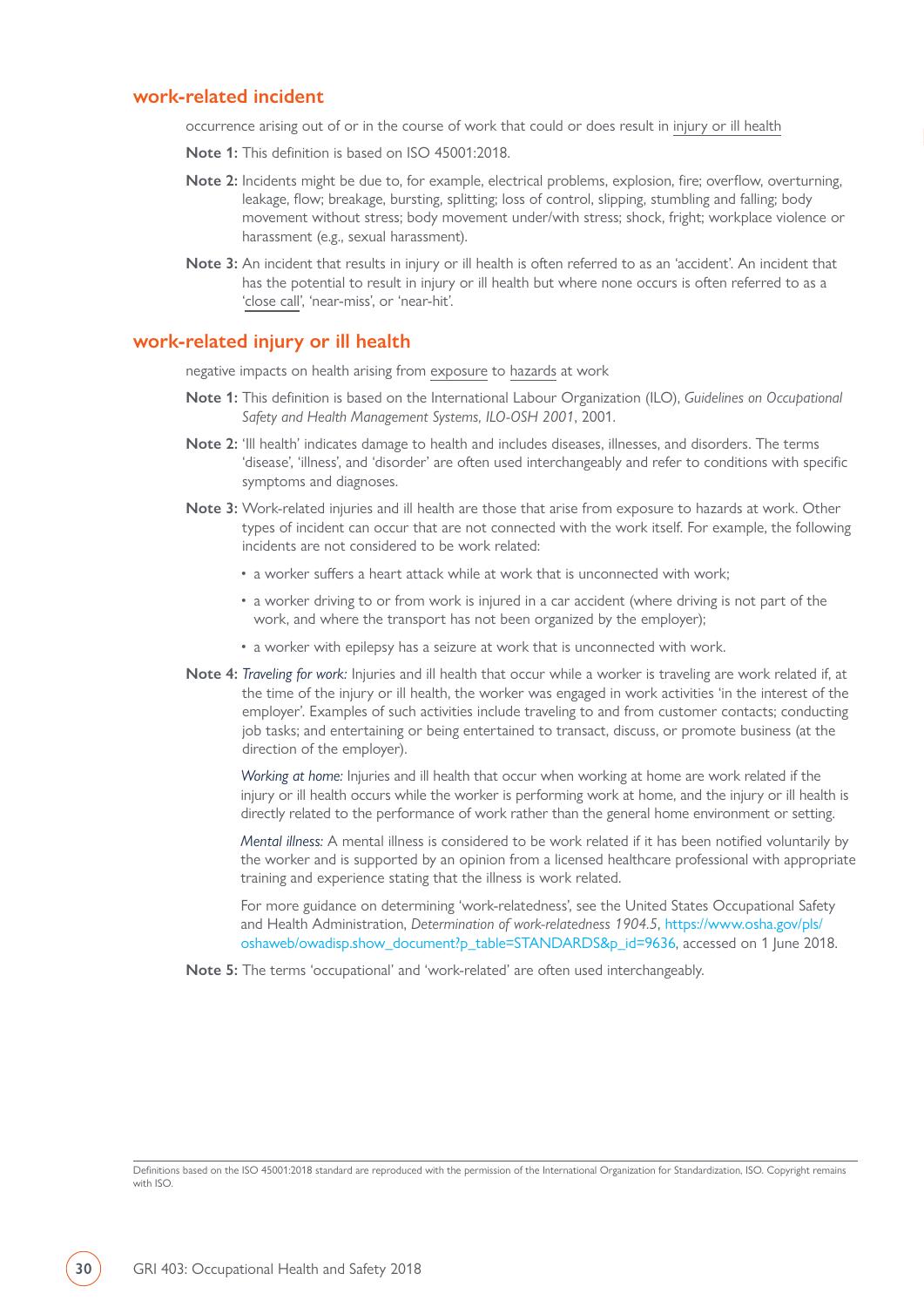# <span id="page-30-0"></span>**References**

The following documents informed the development of this Standard and can be helpful for understanding and applying it.

#### **Authoritative intergovernmental instruments:**

- 1. International Labour Organization (ILO), *An ILO code of practice on HIV/AIDS and the world of work*, 2001.
- 2. International Labour Organization (ILO) Convention 155, 'Occupational Safety and Health Convention', 1981.
- 3. International Labour Organization (ILO) Convention 161, 'Occupational Health Services Convention', 1985.
- 4. International Labour Organization (ILO), *Guidelines on Occupational Safety and Health Management Systems, ILO-OSH 2001*, 2001.
- 5. International Labour Organization (ILO), *ILO List of Occupational Diseases*, 2010.
- 6. International Labour Organization (ILO), *Protection of workers' personal data. An ILO code of practice*, 1997.
- 7. International Labour Organization (ILO) Protocol 155, 'Protocol of 2002 to the Occupational Safety and Health Convention, 1981', 2002.
- 8. International Labour Organization (ILO) Recommendation 164, 'Occupational Safety and Health Recommendation', 1981.
- 9. International Labour Organization (ILO) Recommendation 171, 'Occupational Health Services Recommendation', 1985.
- 10. International Labour Organization (ILO), *Recording and notification of occupational accidents and diseases. An ILO code of practice*, 1996.
- 11. International Labour Organization (ILO), 'Tripartite Declaration of Principles concerning Multinational Enterprises and Social Policy', 2017.
- 12. Organisation for Economic Co-operation and Development (OECD), *OECD Guidelines for Multinational Enterprises*, 2011.
- 13. United Nations (UN), 'Guiding Principles on Business and Human Rights: Implementing the United Nations "Protect, Respect and Remedy" Framework', 2011.
- 14. United Nations (UN) Resolution, 'Transforming our world: the 2030 Agenda for Sustainable Development', 2015.
- 15. World Health Organization (WHO), *Global Action Plan for the Prevention and Control of Noncommunicable Diseases 2013-2020*, 2013.
- 16. World Health Organization (WHO), *International Classification of Diseases (ICD)*, updated regularly.

#### **Other relevant references:**

- 17. International Agency for Research on Cancer (IARC), *IARC Monographs on the Evaluation of Carcinogenic Risks to Humans*, [http://monographs.iarc.fr/ENG/Classification/,](http://monographs.iarc.fr/ENG/Classification/) accessed on 1 June 2018.
- 18. National Institute for Occupational Safety and Health (NIOSH), *NIOSH Pocket Guide to Chemical Hazards*, 2007.
- 19. World Health Organization (WHO), (Burton, Joan), *WHO Healthy Workplace Framework and Model: Background and Supporting Literature and Practices*, 2010.